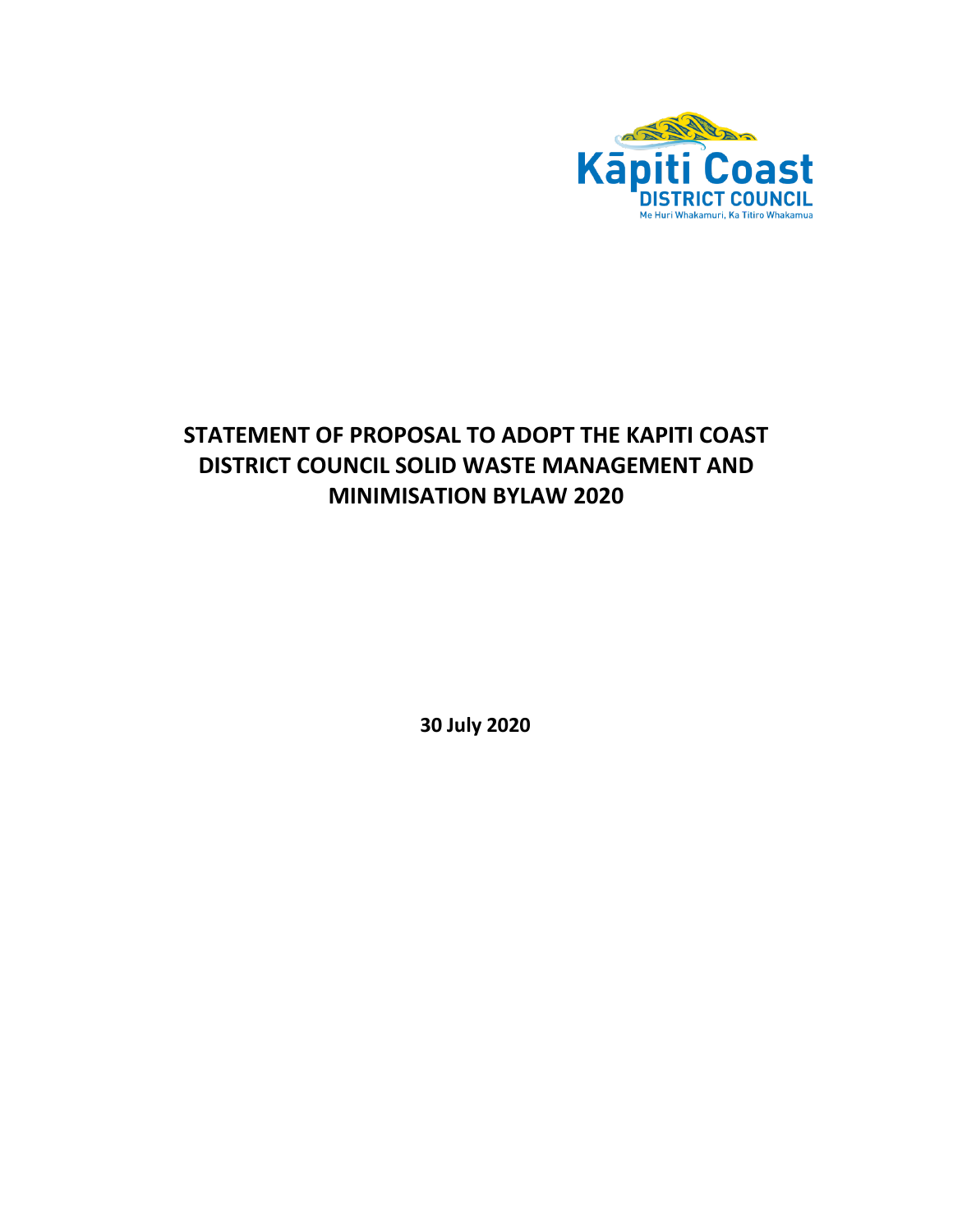# Contents

| <b>CURRENT WASTE ISSUES AND OPTIONS TO MANAGE THESE ISSUES 6</b> |
|------------------------------------------------------------------|
|                                                                  |
|                                                                  |
|                                                                  |
|                                                                  |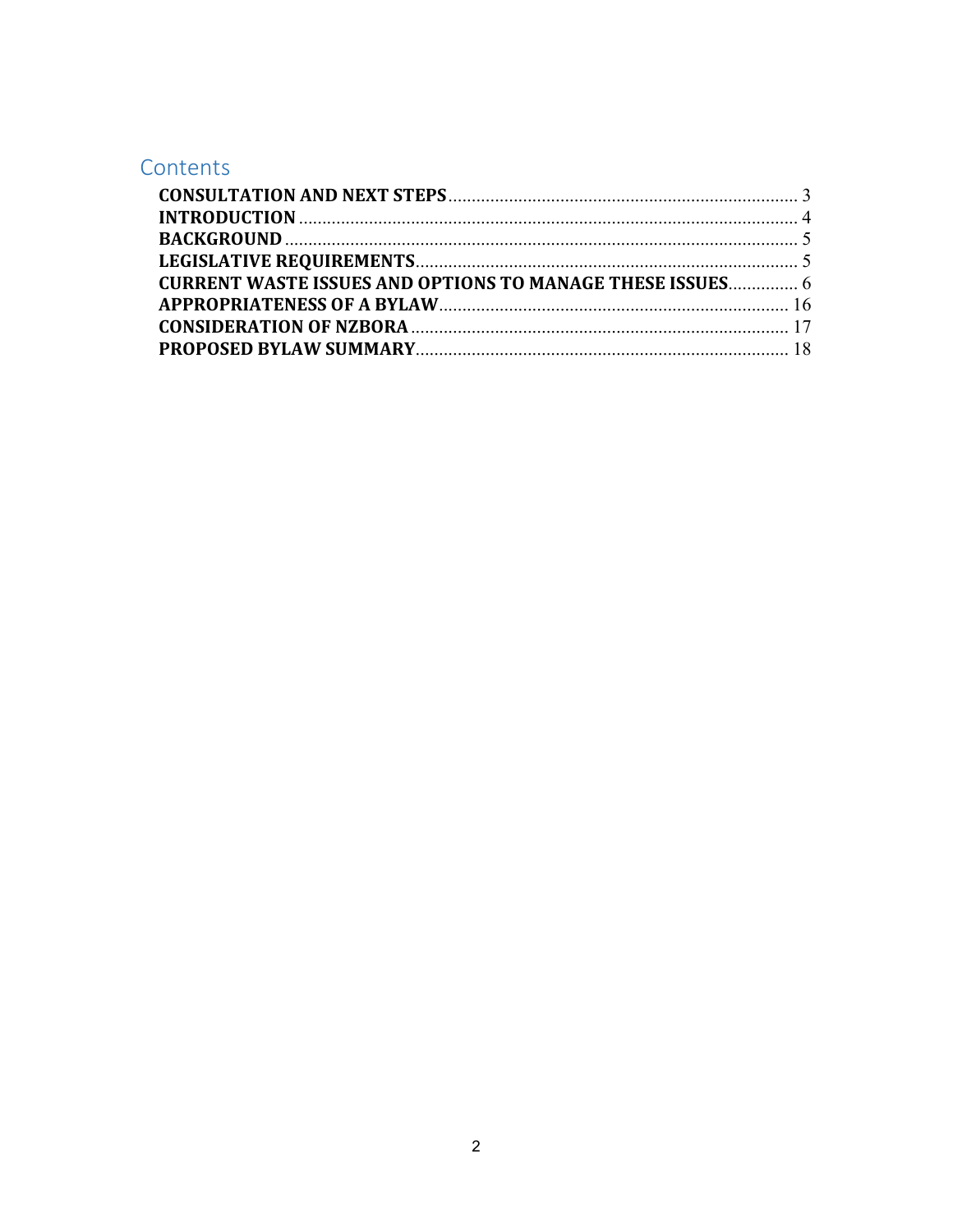# <span id="page-2-0"></span>**Have your say**

The Council invites your views on the proposed new Kapiti Coast District Council Solid Waste and Minimisation Bylaw 2020.

## **To have your say on the proposed Bylaw you can:**

- Read the consultation documents and complete the online submission form at [www.kapiticoast.govt.nz/solid-waste-bylaw](http://www.kapiticoast.govt.nz/solid-waste-bylaw)
- Email your submission form to [waste@kapiticoast.govt.nz](mailto:waste@kapiticoast.govt.nz) marked 'Draft 2020 Solid Waste Management and Minimisation Bylaw'.
- Make a submission in writing, using the submission form. Submissions can be dropped off at Council or a Council Service Centre or they can be mailed to:

Kapiti Coast District Council Private Bag 60601 Paraparaumu 5254

- You can speak to your submission to the councillors as part of a hearing on Thursday 29<sup>th</sup> October 2020. Please indicate in your submission if you wish to be heard by councillors and ensure you have included your contact details.
- You can get more copies of the consultation documents online at [www.kapiticoast.govt.nz/solid-waste-bylaw](http://www.kapiticoast.govt.nz/solid-waste-bylaw) , the Council's Service Centres, libraries, and by emailing [waste@kapiticoast.govt.nz](mailto:waste@kapiticoast.govt.nz) or by phoning 04 296 4700.

# **The formal consultation period will be from Friday 7 August to 5pm on Friday 11 September 2020.**

# **Submissions will be heard on Thursday 29 October 2020.**

## **What happens to your feedback?**

Your submission, and those of other submitters will help inform Councillors and finalise the new Solid Waste Management and Minimisation Bylaw 2020.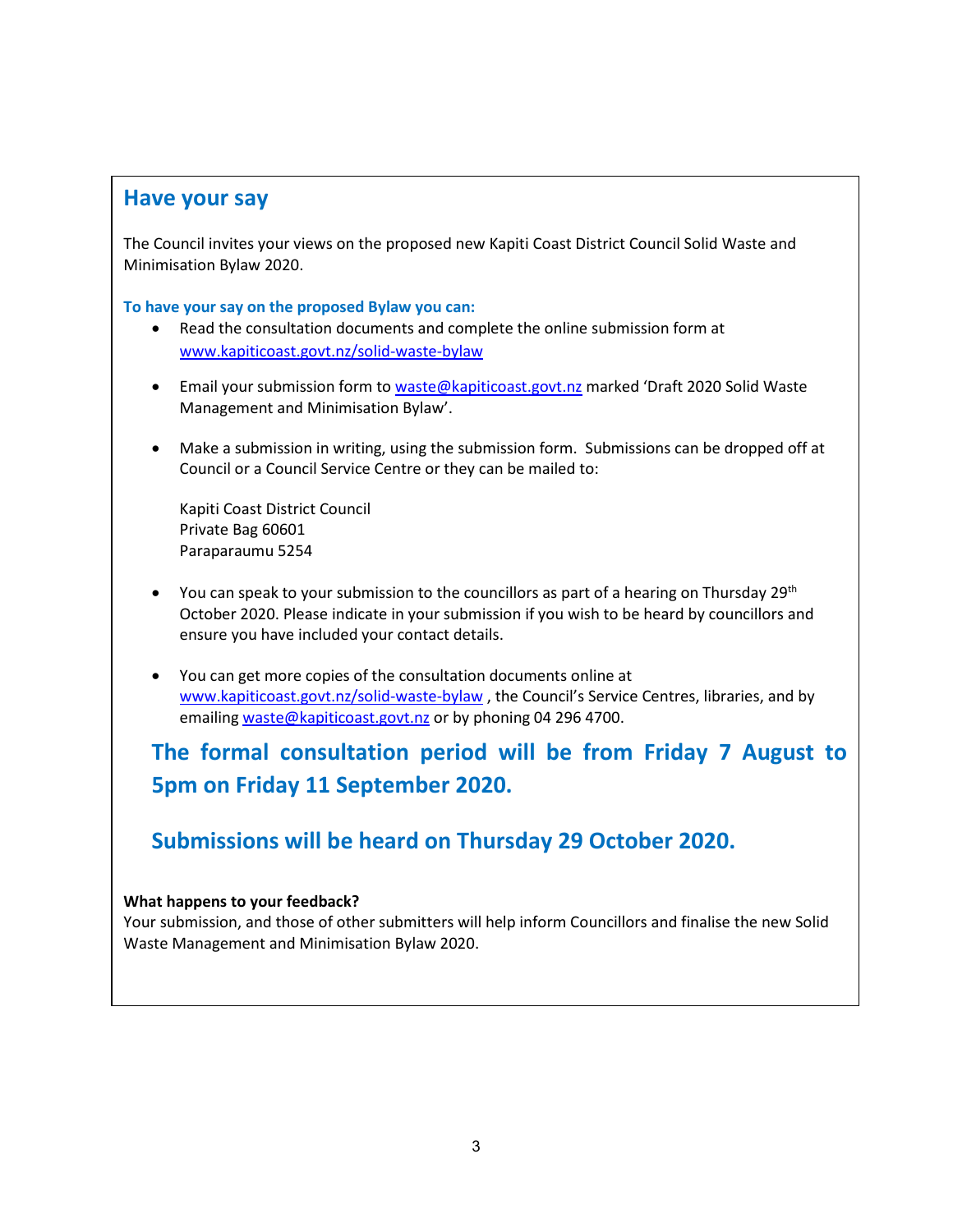# **CONSULTATION AND NEXT STEPS**

- 1.1 Please submit your feedback on the proposed Bylaw by 5pm on Friday 11 September 2020.
- 1.2 A report on the submissions will be considered by Council on 26 November, at the same time as Council will consider adopting the Bylaw.

| <b>Activity</b>                                 | <b>Date</b>       |
|-------------------------------------------------|-------------------|
| Council approved the draft 2020 bylaw, and this | 30 July 2020      |
| Statement of Proposal for public consultation   |                   |
| Submissions open                                | 7 August 2020     |
| Submissions close                               | 11 September 2020 |
| Hearing of submitters                           | 29 October 2020   |
| Council decision to adopt bylaw                 | 26 November 2020  |

# <span id="page-3-0"></span>**INTRODUCTION**

- 1.3 This Statement of Proposal presents the proposed Draft Kapiti Coast District Council Solid Waste Management and Minimisation Bylaw 2020 (hereafter the Bylaw)
- 1.4 The Council has reviewed the current 2010 Solid Waste Bylaw. This review process has identified issues to be addressed in order for the Bylaw to effectively provide for a better response to the Wellington Region Waste Management and Minimsation Plan (WMMP), the NZ Waste Strategy and the Waste Minimisation Act 2008, and at the same time future proof this response for the next 10 years.
- 1.5 The new proposed Bylaw will enable the Council to meet its legal obligations, more effectively manage the negative impacts of waste on the environment, and manage waste management activities in the public space. This will also ensure the protection of the health and safety of the public, and those involved in waste management.
- 1.6 The proposed Bylaw has updated and extended the Council's current Solid Waste Bylaw provisions to ensure the requirements are clear, relevant and regionally consistent with current legislation, national practices, and with Council's Waste Management and Minimisation Plan and broader waste minimisation goals. Three provisions in the proposed Bylaw are new for the Kāpiti District. These provisions will enable the Council to take action on particular issues where this has not previously been possible, and relate to multi-unit dwellings, unaddressed mail, and the introduction of waste management plans for buildings/developments.
- 1.7 The proposed Bylaw will be a new bylaw. If adopted, it will be established as a standalone bylaw, and Part 7 (Solid Waste Bylaw 2010) of the existing Kapiti General Bylaw 2010 will be revoked.
- 1.8 This Statement of Proposal has been prepared in accordance with section 86 of the Local Government Act 2002 (LGA) and provides information about the review process and whether it is appropriate to have the proposed Bylaw for the Kāpiti Coast District.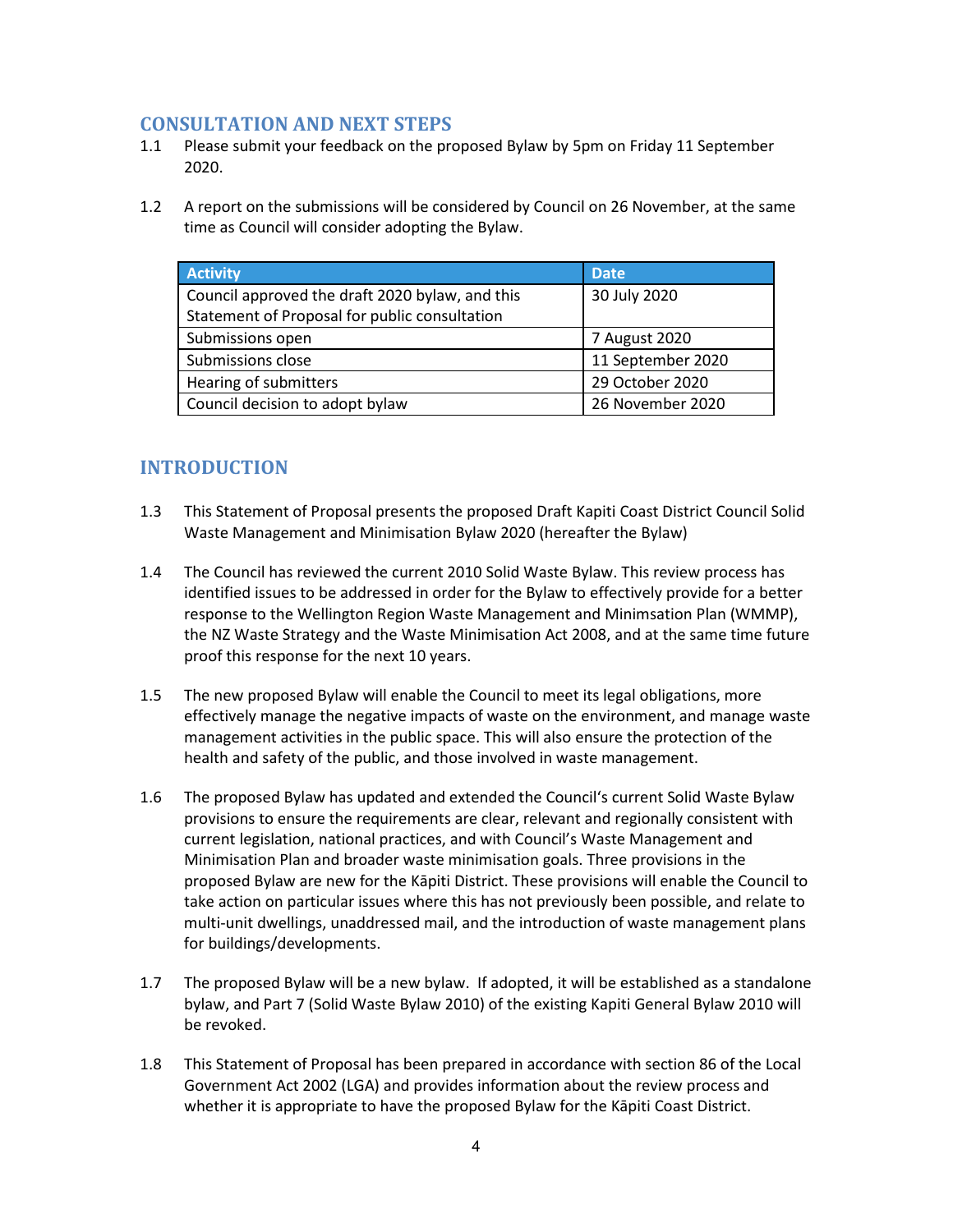# <span id="page-4-0"></span>**BACKGROUND**

[1](#page-4-2).9 In 2017, all eight territorial authorities (city and district councils)  $^1$  in the Wellington Region adopted the Wellington Region Waste Management and Minimisation Plan (WMMP) 2017-23.

This plan, as required under the Waste Minimisation Act 2008, is the second WMMP developed collaboratively by the councils. This sets a regional target to reduce the total quantity of waste sent to Class 1 landfills from 600 kilograms per person per annum to 400 kilograms per person per annum by 2026.

To achieve this, the WMMP outlines a number of council actions for achieving effective and efficient waste management and minimisation, including working collaboratively to advance solutions to regional waste management issues.

1.10 Under the umbrella of the WMMP, the councils agreed to *"investigate and if feasible develop, implement and oversee monitoring and enforcement of a regional bylaw, or a suite of regionally consistent bylaws"*. In line with this decision, a joint project was set up by the councils in 2018 to review the existing solid waste bylaws around the region.

Consistent with the bylaw-related WMMP actions, the Council also has a legal obligation to review its current Solid Waste Bylaw every 10 years.

1.11 The recent review process has resulted in the development of the new proposed Solid Waste Management and Minimisation Bylaw 2020. This bylaw has been developed in collaboration with the eight other Councils in the Wellington region and, as proposed, reflects a suite of regionally consistent bylaw provisions.

# <span id="page-4-1"></span>**LEGISLATIVE REQUIREMENTS**

- 1.12 Under section 56 of the Waste Minimisation Act, a territorial authority may make bylaws for the following purposes:
	- a) prohibiting or regulating the deposit of waste;
	- b) regulating the collection and transportation of waste;
	- c) regulating the manner of disposal of dead animals, including their short-term storage pending disposal;
	- d) prescribing charges to be paid for use of waste management and minimisation facilities provided, owned, or operated by the territorial authority;
	- e) prohibiting, restricting, or controlling access to waste management and minimisation facilities provided, owned, or operated by the territorial authority;
	- f) prohibiting the removal of waste intended for recycling from receptacles provided by the territorial authority by anyone other than—

<span id="page-4-2"></span><sup>&</sup>lt;sup>1</sup> The eight councils are: Wellington City Council, Hutt City Council, Upper Hutt City Council, Porirua City Council, Kapiti Coast District Council, South Wairarapa District Council, Carterton District Council and Masterton District Council.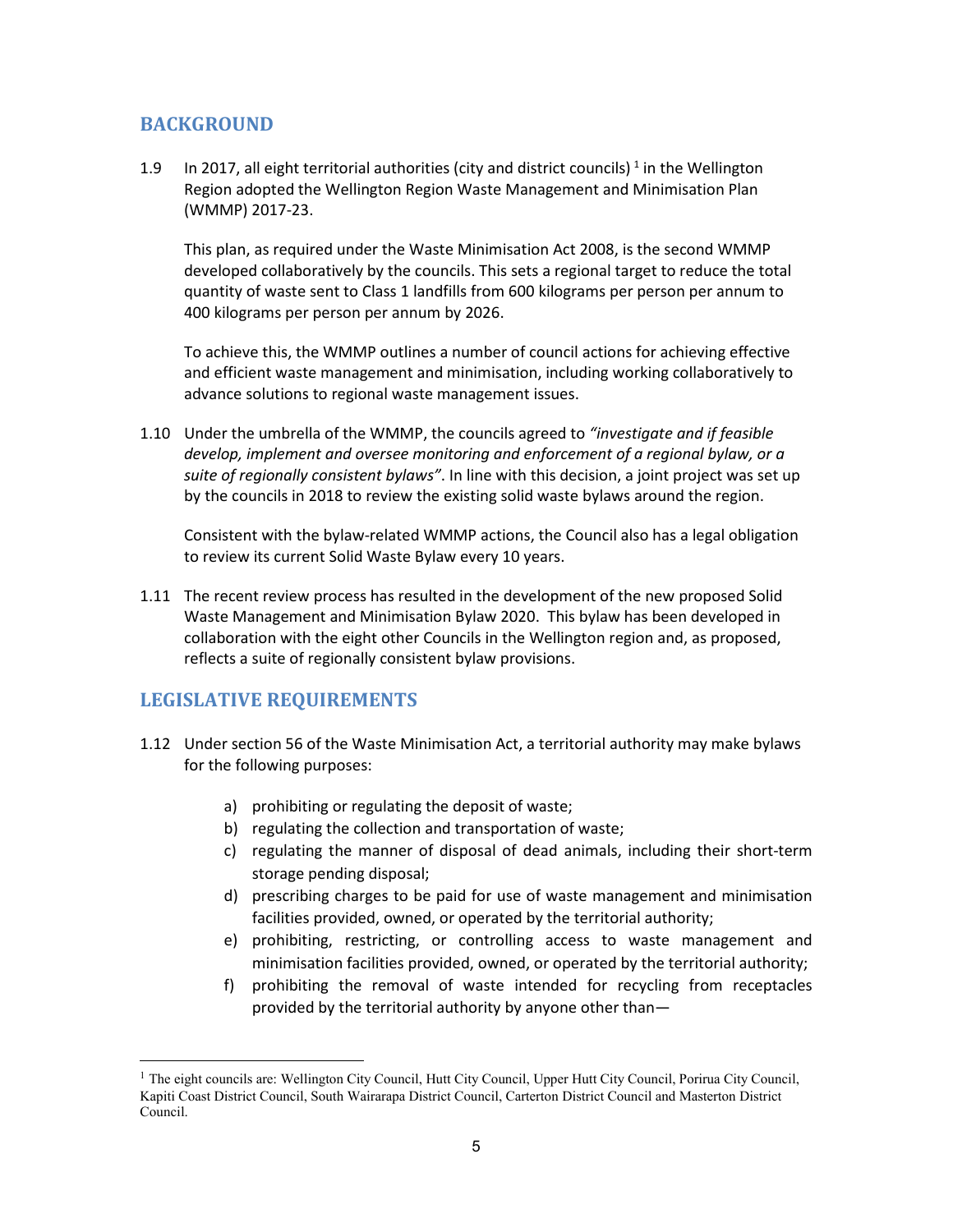- the occupier of the property from which the waste in the receptacle has come; or
- a person authorised by the territorial authority to remove the waste.

Bylaws made for the purposes of regulating the collection and transportation of waste may also provide for the licensing of persons who carry out the collection and transportation of waste.

- 1.13 The Council may also make bylaws under sections 145 and 146 of the LGA, for the purposes of:
	- a) protecting the public from nuisance;
	- b) protecting, promoting, and maintaining public health and safety;
	- c) minimising the potential for offensive behaviour in public places;
	- d) regulating waste management; and
	- e) regulating solid waste.
- 1.14 This Bylaw is further made pursuant to section 64 of the Heath Act 1956, and section 12 of the Litter Act 1979.
- 1.15 The Local Government Act 2002 requires that the Solid Waste Bylaw 2010 be reviewed by 1 July 2020, 10 years from the day it was adopted.

While undertaking this review, the LGA 2002 requires Council to consider whether the bylaw:

- a) continues to be the most appropriate way to manage waste in the District;
- b) is still the most appropriate form of bylaw; and/or
- c) gives rise to any implications under the New Zealand Bill of Rights Act 1990 (NZBORA).
- 1.16 The LGA 2002 also requires that Council consult with the community on the bylaw review, and give public notice of when the new bylaw comes into operation. This process would involve revoking the existing Solid Waste Bylaw 2010 as Part 7 of the General Bylaw 2010, and adopting the proposed Solid Waste Management and Minimisation Bylaw 2020 in its place.

To enable public understanding of the bylaw review process, and the proposed amendments, the LGA 2002 requires Council to present this Statement of Proposal.

## <span id="page-5-0"></span> **CURRENT WASTE ISSUES AND OPTIONS TO MANAGE THESE ISSUES**

- 1.17 The waste issues that have been identified and considered in this bylaw review include:
	- a) Ensuring efficient and effective waste management;
	- b) Managing waste storage, disposal and collection activities to minimise public nuisance issues and adverse impacts on urban amenity;
	- c) Reducing kerbside waste;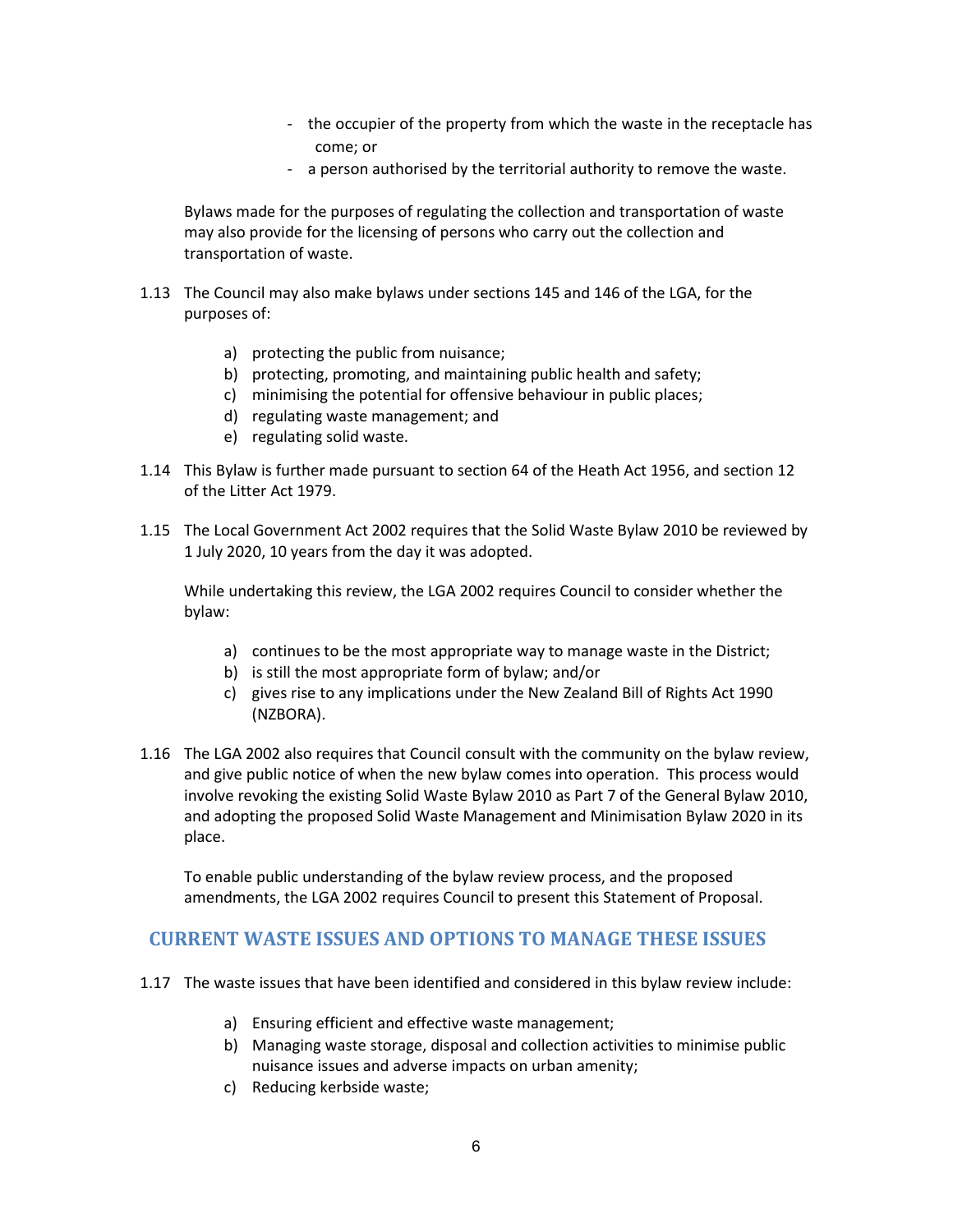- d) Littering, waste and public nuisance caused by unaddressed mail and advertising**;**
- e) Limited, incomplete and inconsistent waste data;
- f) Reducing construction and demolition (C&D) waste; and
- g) Event waste management and minimisation.

Each issue is discussed in more detail, along with information about any proposed bylaw changes.

## **ENSURING EFFICIENT AND EFFECTIVE WASTE MANAGEMENT**

#### Kerbside collection services

- 1.18 Kerbside waste collection services in the Kāpiti Coast District are provided by a variety of commercial providers, and by the Council for public litter bins. Regulatory requirements and controls are necessary in order to set clear and transparent kerbside waste and recycling collection standards applicable to all waste and recycling service providers, and also for the users of these services.
- 1.19 Community education promoting the correct use of kerbside collection systems is essential for ensuring a collection service is effective and efficient. However, despite education being an effective tool for promoting understanding and behaviour change, it does not provide a satisfactory solution for a small percentage of people who knowingly breach collection rules.

Bylaw controls therefore remain an essential regulatory mechanism for the maintenance and potential enhancement of efficient and effective waste management operations across the city.

## Managing dangerous, hazardous and/or infectious waste

- 1.20 The current Bylaw prohibits the deposit of prohibited waste items and hazardous waste in Council approved receptacles. Regulating the disposal of dangerous, hazardous and infectious materials continues to be necessary, and Bylaw provisions must ensure that any risks such materials pose to human health, environmental wellbeing, and waste service provider safety are minimized and where possible avoided.
- 1.21 As such, the use of a non-regulatory approach (community education encouraging best practice behavior, and making drop off services available) is considered insufficient. This approach needs to be supported by Bylaw provisions.

In line with guiding legislation, specifically section 145(b) LGA 2002, and sections 23(e) and section 64(1)(a) of the Health Act, a Bylaw remains the most appropriate regulatory tool for controlling the deposition of dangerous, hazardous and infectious substances within the waste stream.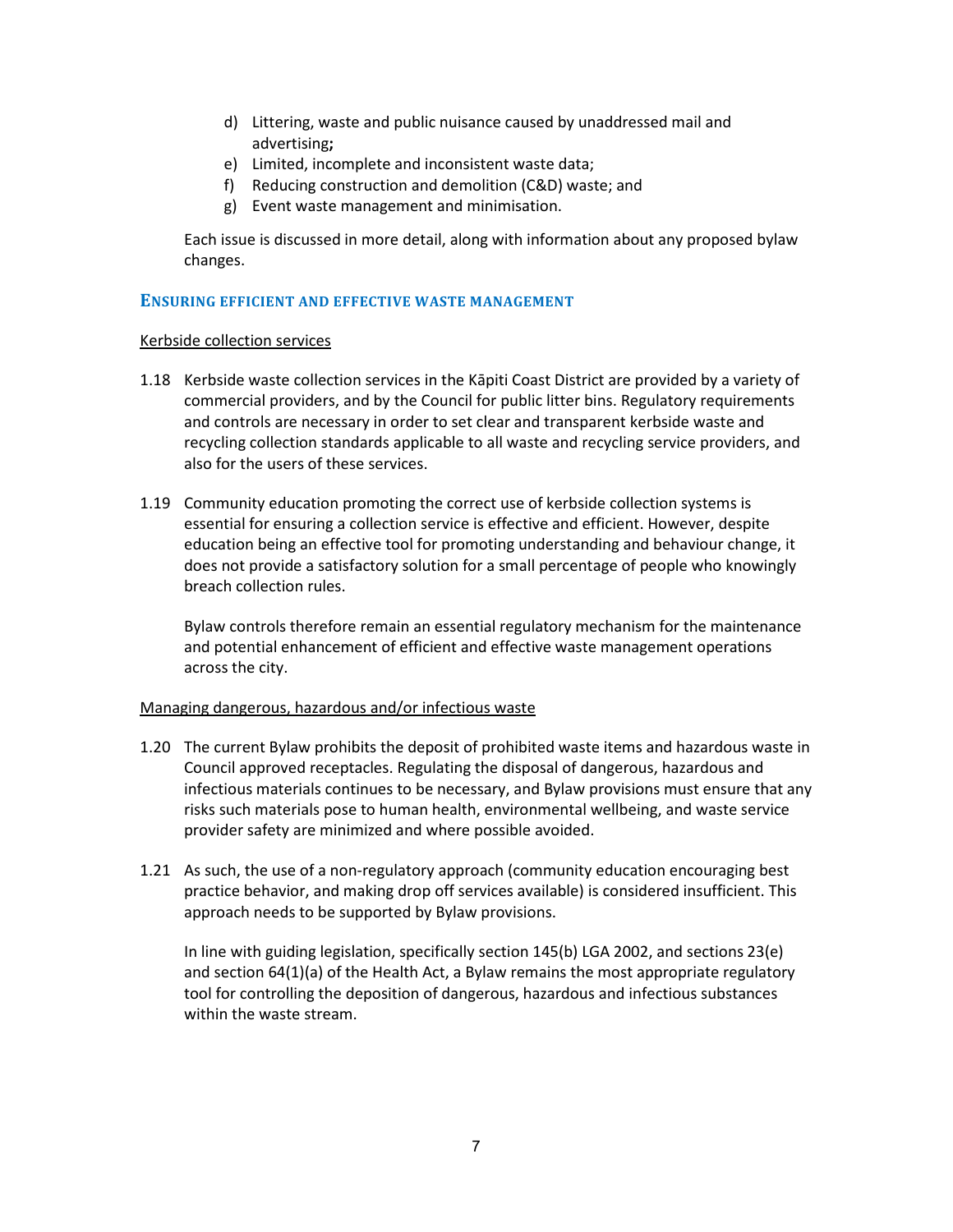## **MANAGING WASTE STORAGE, DISPOSAL AND COLLECTION ACTIVITIES TO MINIMISE PUBLIC NUISANCE ISSUES AND ADVERSE IMPACTS ON URBAN AMENITY**

- 1.22 Waste and recycling collection activities in the public space have the potential to reduce the level of amenity enjoyed within the urban environment and to create public nuisance issues. This can include:
	- the siting of wheelie bins in a manner that impedes footpath access;
	- noise disturbance associated with collection activities; and
	- inappropriate waste disposal in public places and on private property.
- 1.23 The existing Bylaw already provides these controls, but requires updating to ensure it can better address the issues associated with the increased use of various types of wheeliebins, the illegal disposal of waste, and the misuse of public collection points.
- 1.24 While community education may be effective in promoting behaviour change for kerbside service users, it is important to set clear minimum operational standards for the public space to work towards. The effectiveness of community education is likely to be limited where practices will result in a cost saving or time saving by a service user or service provider.

For this reason, the use of community education is best supported by Bylaw provisions that provide minimum regulatory standards that service users and providers should meet. A Bylaw is the primary regulatory tool available to the Council to effectively address these waste-related public nuisance and amenity issues.

## Ensuring efficient and appropriate waste management storage and servicing for multi-unit developments

- 1.25 As urban densities increase, not just in the Wellington Region's cities but also in the Kāpiti Coast District in the next 10 years, the inadequate provision of on-site waste management storage and servicing areas has the potential to cause issues within the public space in urban (high density) areas.
- 1.26 The inappropriate design of waste storage and servicing areas in multi-unit developments (developments with 10 or more residential units) can create difficult-to-access or noaccess sites for waste collection vehicles. Insufficient space for waste and recycling receptacles, and inappropriately designed and located storage areas within the development, can also be problematic for residents, constraining them to sustainably manage and divert/minimise their waste.
- 1.27 In turn, associated waste and recycling servicing can create public place nuisance issues caused by the deposit of waste and a loss of amenity in the adjoining public space. As such, waste management for multi-unit developments is a specific category of residential waste that requires additional consideration in order to minimise public nuisance issues and adverse impacts on urban amenity.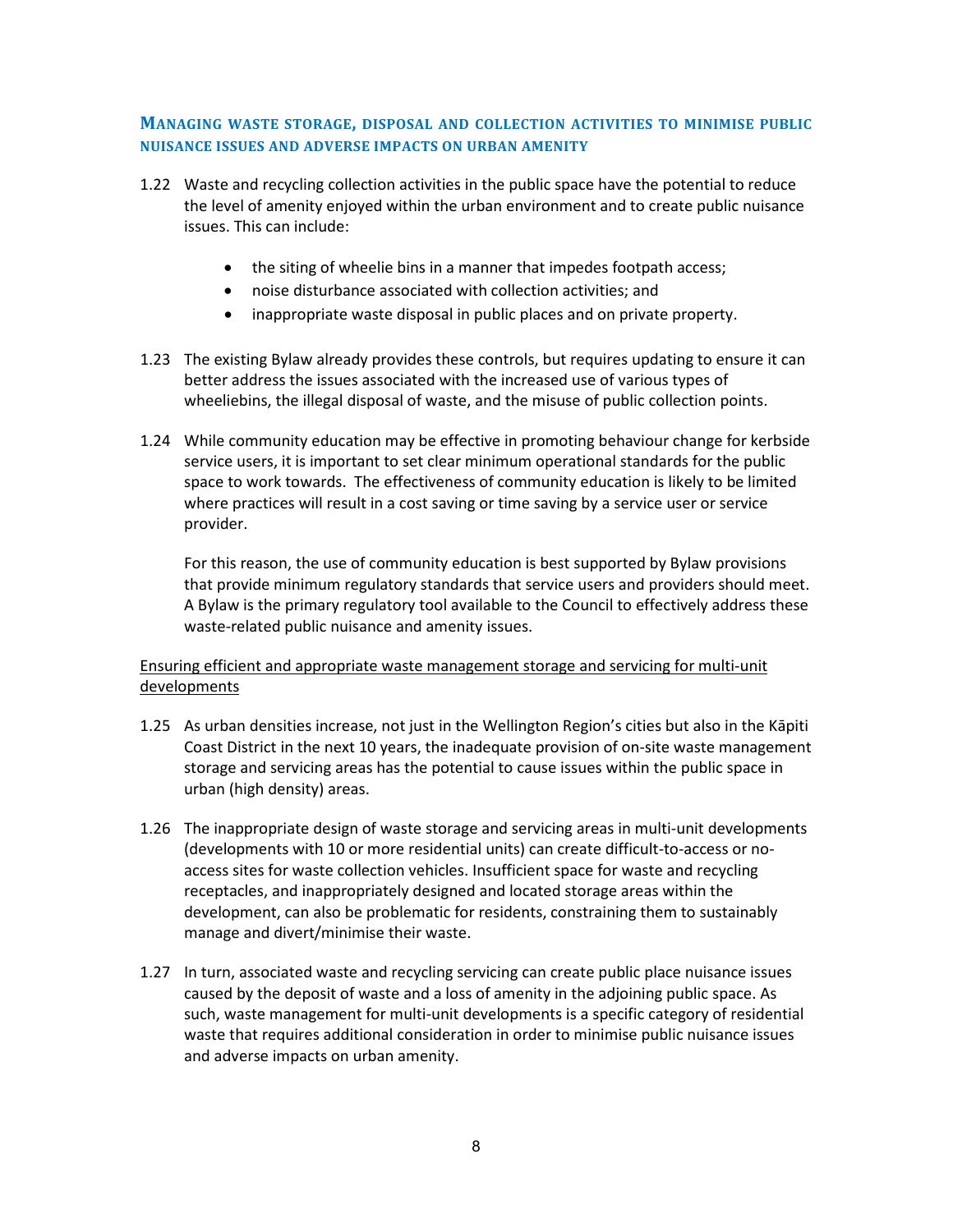1.28 Whilst the Building Code (Clause G15 Solid Waste) stipulates that such "buildings shall be provided with space and facilities for the collection, and safe hygienic holding prior to disposal, of solid waste arising from the intended use of the buildings", this clause does not apply to multi-unit dwellings if there is an independent access, or if there is a private open space at the ground level.

For this reason, the Building Code provisions are considered inadequate both for amenity protection and for accommodating the waste management needs of residents. An exemption from Clause G15 does not guarantee that the provision of an independent site access means that the development is designed with sufficient on site waste and recycling storage areas, or that the provision of private open space is available or accessible for waste storage and servicing needs.

Where Clause G15 is deemed applicable to a development, it does not specify a minimum site size for on-site waste and recycling storage. <sup>[2](#page-8-0)</sup>When considering potential solutions, it is important to differentiate between existing legally constructed multi-unit developments, and new (yet to be established) multi-unit developments. The use of a regulatory mechanism as a means to address the issues is only appropriate with respect to new multi-unit developments or buildings being converted into multi-unit developments.

Currently existing multi-unit developments are anticipated to be legally constructed in accordance with regulatory standards. Therefore, the Council cannot retrospectively apply new building development (design) standards to these buildings. However, the Council can regulate waste and recycling service collection requirements to both new and existing multi-unit developments.

- 1.29 For new multi-unit developments (and conversions), there are two main regulatory options available to Council in order to manage the design of storage and access. These include the introduction of amended or new District Plan requirements or the introduction of revised waste bylaw controls.
- 1.30 Currently the Kāpiti Coast District Council District Plan doesn't include a definition for multi-unit developments as such, but there are requirements for medium density housing developments to provide for waste collection and service points, as well as provide for screening of waste collection areas. These requirements cover the outdoor areas and focus on individual units/dwellings, whereas the proposed Bylaw provisions would allow Council to require a waste management plan that covers a wider array of requirements to ensure effective waste management for multi-unit developments.
- <span id="page-8-0"></span>1.31 As part of future reviews of the District Plan, the current requirements have the potential to be re-considered and amended as higher density housing increases to cover waste issues in multi-unit dwellings, but as long as that has not happened, bylaw provisions to

 $2$  It is, however, noted that Building Code provision G15/AS1 provides detail of a possible 'acceptable solution' for waste storage, which when complied with, will be deemed acceptable in terms of Building Code compliance. $2$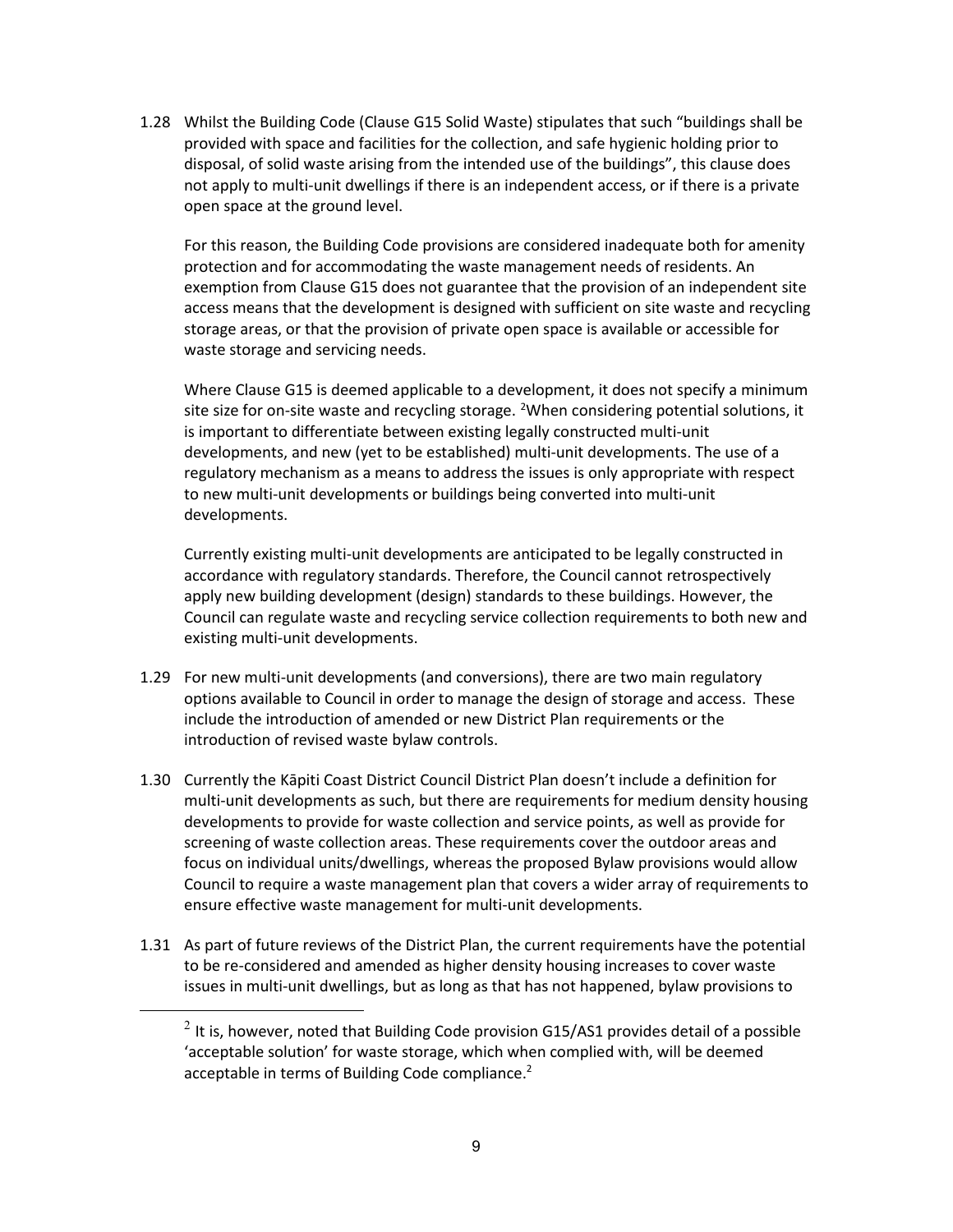encourage better planning and provision of waste facilities and servicing for multi-unit dwellings are considered to be appropriate.

- 1.32 With increasing levels of intensification also expected in the Kāpiti Coast District over the next decade, issues caused by inadequate waste management and storage facilities in multi-unit developments can be anticipated to increase. The Bylaw should provide the Council with the ability to require better consideration and provision of waste management for multi-unit developments.
- 1.33 The bylaw provision for Multi-Unit Dwellings will come into force 6 months after the commencement of the new Bylaw to allow for setting up a process to manage engaging with regulatory Council teams, as well as with stakeholders in the early stages of design and establish a collaborative and supportive approach to submitting waste management plans.

## **REDUCING KERBSIDE WASTE**

- 1.34 The use of non-regulatory action and the provision of kerbside recycling are important and necessary for waste minimisation behaviour change within the community. However, the relative effectiveness of these options for minimising waste should be considered against the region's moderate to high per capita waste to landfill disposal rate. While community education has the potential to decrease waste generation and increase the diversion of waste from landfill to reuse or recycling, the effectiveness of waste minimisation services could also be increased through appropriate Bylaw provisions and controls.
- 1.35 Potential opportunities to reduce kerbside waste within the proposed Bylaw are connected to:
	- Licensing operators to ensure the appropriate collection, storage and processing of waste and recycling material;
	- Requiring business name identification and contact details to be provided on all waste and recycling containers used for collection from public places;
	- Providing the ability to require content control messaging on all kerbside waste and recycling containers;
	- Providing the ability to establish controls requiring waste separation, for example limiting the amount of green waste material allowed to be disposed of into residential kerbside waste receptacles and requiring recyclables to be clean; and
	- Providing the ability to establish a maximum size limit for residential waste containers, as it would be useful to have this option available if such an approach is considered appropriate in the future.
- 1.36 It needs to be noted that Kāpiti was the first (and is currently still the only) district in the Wellington Region to introduce licensing of operators and collectors in 2010 under the current Bylaw and since then private waste collectors and waste facility operators have been licensed by the Council. (Please also refer to discussion below on data collection.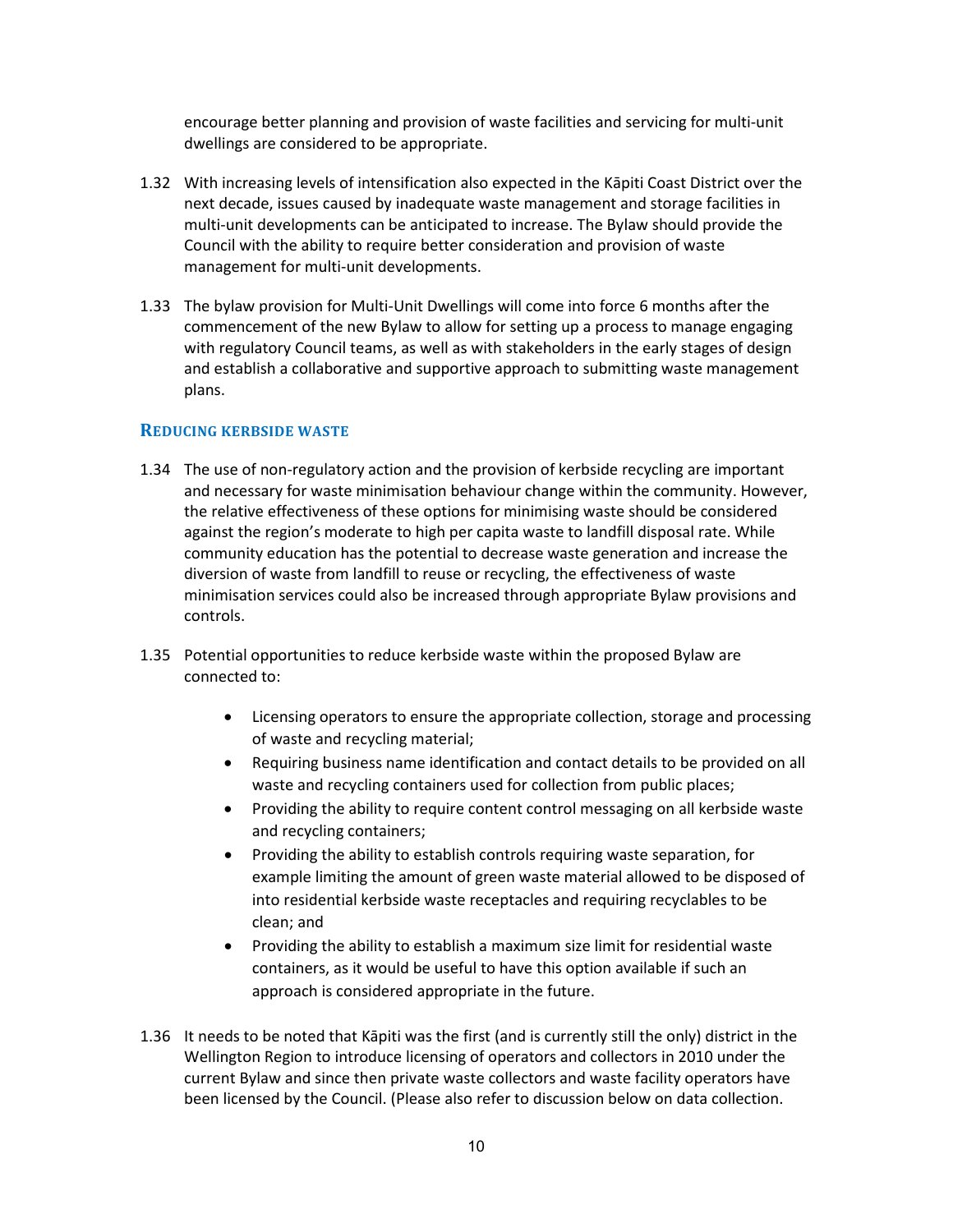The first two bullet points are opportunities that already have been implemented as a result of licensing.)

## **LITTERING, WASTE AND PUBLIC NUISANCE CAUSED BY UNADDRESSED MAIL AND ADVERTISING**

- 1.37 The practice of depositing advertising material in mailboxes and on car windows is common. The inappropriate disposal or depositing of such unaddressed mail in already full mailboxes can result in public nuisance issues for residents, litter in our streets and increased waste to landfill. It is currently estimated that 30kg of advertising circulars are delivered to each New Zealand home every year.
- 1.38 When waste is deposited in a public place (e.g. on car windscreens and handing out advertising flyers to the public), the resulting litter and waste often becomes the liability of the Council for removal and disposal. Council has no ability to recover the costs of removal or disposal by the waste generators.
- 1.39 The Council has three options available in order to address this issue: reliance on voluntary codes of practice, community education/promotional strategies, and bylaw regulation.
- 1.40 The voluntary Marketing Association Code of Practice for the distribution of unaddressed mail already exists. This voluntary standard advocates for the honouring of household "No Junk Mail" requests by advertisers, and is a standard that is, in principle, widely accepted by the marketing industry and endorsed by the Marketing Association and the New Zealand Retailers Association.
- 1.41 A number of residents choose to use letterbox stickers to specify the rejection of unaddressed mail but despite the availability and use of these stickers, numerous retailers and service providers (including real estate agents) continue to deliver unaddressed mail to non-stickered mailboxes, often resulting in overflowing mailboxes which in turn cause litter in the public space. This situation suggests that on its own, a voluntary approach is limited in its ability to address this issue.
- 1.42 The main advantage of regulating unaddressed mail through the proposed Bylaw is that it has universal application and will apply to all advertisers. A Bylaw response clarifying the acceptable and unacceptable 'deposit' of unaddressed mail is considered appropriate for better managing this issue.

For clarity; the proposed Bylaw provision does not prohibit the delivery of unaddressed mail to non-stickered letter boxes, as the owners of the letterboxes have not indicated they do not want to receive these materials. The provision does however prohibit the deposit of these materials in non-stickered letterboxes that are already full, in stickered letterboxes altogether and on any vehicle parked in a public place. This makes is clear that the purpose of the provision is to restrict littering, not advertising, in the public space.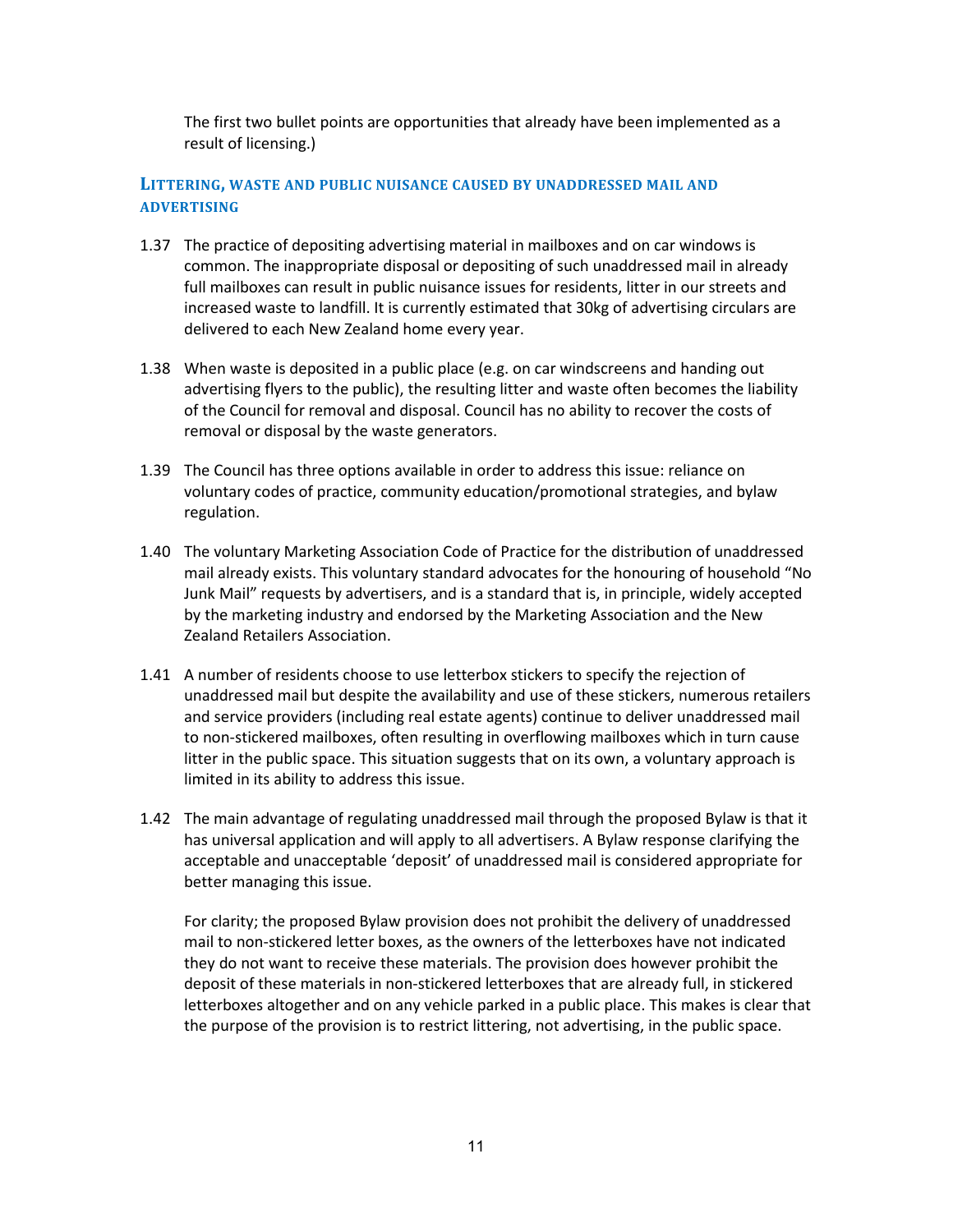#### **LIMITED, INCOMPLETE AND INCONSISTENT WASTE DATA**

- 1.43 The limited and inconsistent nature of regional waste and recycling sector data currently constrains the waste sector's (including local councils) understanding of waste issues.
- 1.44 Section 56(3)(b) of the WMA enables territorial authorities to require the provision of waste data from operators through operator licensing. Licensing may also stipulate conditions that require a performance bond, security, or both for the performance of the work licensed, and reports setting out the quantity, composition, and destination of waste collected and transported by the licensee (for example, household waste to a disposal facility).
- 1.45 The establishment of waste collector and operator licensing for the region has the potential to address this data issue. Licensing of private servicing providers will be more effective when coordinated at the regional level and when developed regionally to give effect to the National Waste Data Framework.
- 1.46 Kāpiti Coast District Council has been licensing private collectors and operators since 2010 and has, as a result, better aggregated data on waste streams. However, creating a regionally consistent licensing system will improve overall data capture.
- 1.47 From a collectors'/operators' perspective, a regionally coordinated waste operator licensing regime would provide a 'level' playing field across the region, with the same requirements applying in each district/city.
- 1.48 Engagement with waste industry stakeholders in our region in 2018 has confirmed that requesting the voluntary provision of waste data would not secure the provision of data for the Councils. Accordingly, a number of territorial authorities in New Zealand have already established licensing via bylaw provisions in order to secure the provision of waste data.

As such, a bylaw is considered the only mechanism available to the Council to effectively address this issue. It is noted that appropriate data confidentiality protocols will need to be applied to safeguard the commercial viability of the waste operators supplying the data.

## **REDUCING CONSTRUCTION AND DEMOLITION (C&D) WASTE**

- 1.49 Construction and demolition activity can generate substantial quantities of waste material, much of which is potentially recoverable, such as brick and concrete, timber, plasterboard and metal. In 2013/14, approximately 32,099 tonnes of waste sent to municipal (Class 1) landfills in the Wellington Region was construction and demolition waste (being 12.7% of the Class 1 Landfill waste stream). However, available data also indicates that the majority of C&D waste is currently being sent to Class 2-4 landfills (landfills that accept non-putrescible wastes such as C&D waste and cleanfill).
- 1.50 In 2015 Class 2-4 landfill operators reported their C&D waste tonnages to be approximately 525,000 tonnes per annum. This converts into a per capita disposal rate of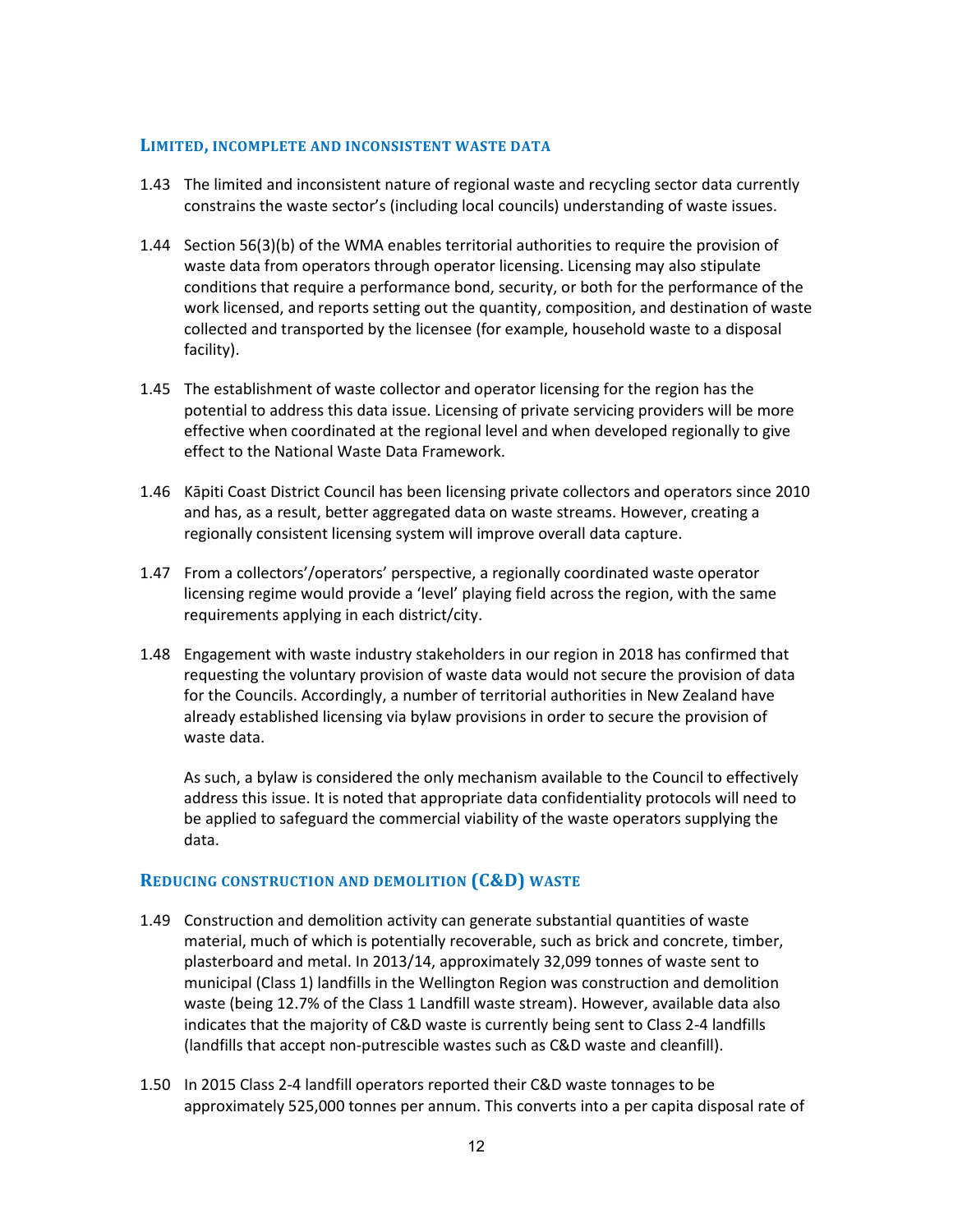1.06 tonnes per capita per annum (Wellington Region Waste Assessment, 2016, p.55). As a significant part of this waste stream is potentially recoverable, the Assessment identified construction and demolition waste as a priority waste stream that could be targeted by councils as a means to reduce waste to landfill (2016, p.87).

Currently it's estimated that 63% of Kāpiti's waste to landfill consists of C&D waste of which a large portion could be recovered (*Waste Minimisation Taskforce Final report December 2020)*. [Final report of the Waste Minimisation Taskforce](https://kapiticoast.infocouncil.biz/Open/2019/12/CO_20191212_AGN_2198_AT.PDF)

- 1.51 In late 2018, councils from the Wellington Region jointly commissioned a report from Tonkin & Taylor Ltd to analyse the waste minimisation issues and challenges associated with C&D waste, and to identify the range of options available to councils in response to these issues.
- 1.52 The key issues include, but are not limited to, constrained capacity to process and recover C&D waste, the availability of low cost disposal for C&D waste close to where many major projects are occurring, and a lack of incentives that would encourage or promote C&D waste minimisation.
- 1.53 While some of the identified options are not within the scope of Council's role (e.g. increasing the waste levy to incentivise diversion of C&D waste), some options exist for the Council to advance C&D waste minimisation. Such initiatives could include investing in C&D waste processing activities to stimulate the recovery market, and incorporating C&D waste minimisation into Council procurement considerations.
- 1.54 Alternatively, the Council could continue to rely on voluntary waste minimisation practices and sustainability certifications (e.g. the GreenStar building rating system) to promote C&D waste minimisation. This option reflects the current situation. However, despite being useful to reduce C&D waste on discrete projects, it is limited in its capacity to promote or bring about significant reductions in the amount of C&D waste generated in Wellington City or across the Region.
- 1.55 The establishment of Bylaw provisions that require the consideration of C&D waste minimisation associated with large commercial building projects exists as a starting point for C&D waste minimisation. Bylaw provisions have the potential to require the consideration of C&D waste minimisation design, planning, materials recovery and reuse.
- 1.56 It is important to recognise that the establishment of such Bylaw provisions alone will not significantly reduce the amount of C&D waste produced within the region in the absence of changes occurring in the Wellington Region waste market. Currently within the Wellington region, the disposal of C&D waste to Class 2-4 landfills is relatively cheap in comparison to disposal to Class 1 municipal landfill waste. In Kāpiti there are currently very few C&D waste and cleanfill disposal options, resulting in the majority of these wastes being transported to Class 2-4 landfills located near Wellington or these wastes ending up as part of the municipal waste stream into the Kāpiti transfer stations.
- 1.57 C&D diversion would be incentivised mostly and become more commercially viable if the cost of C&D waste disposal was to increase and if good alternative recovery options became available.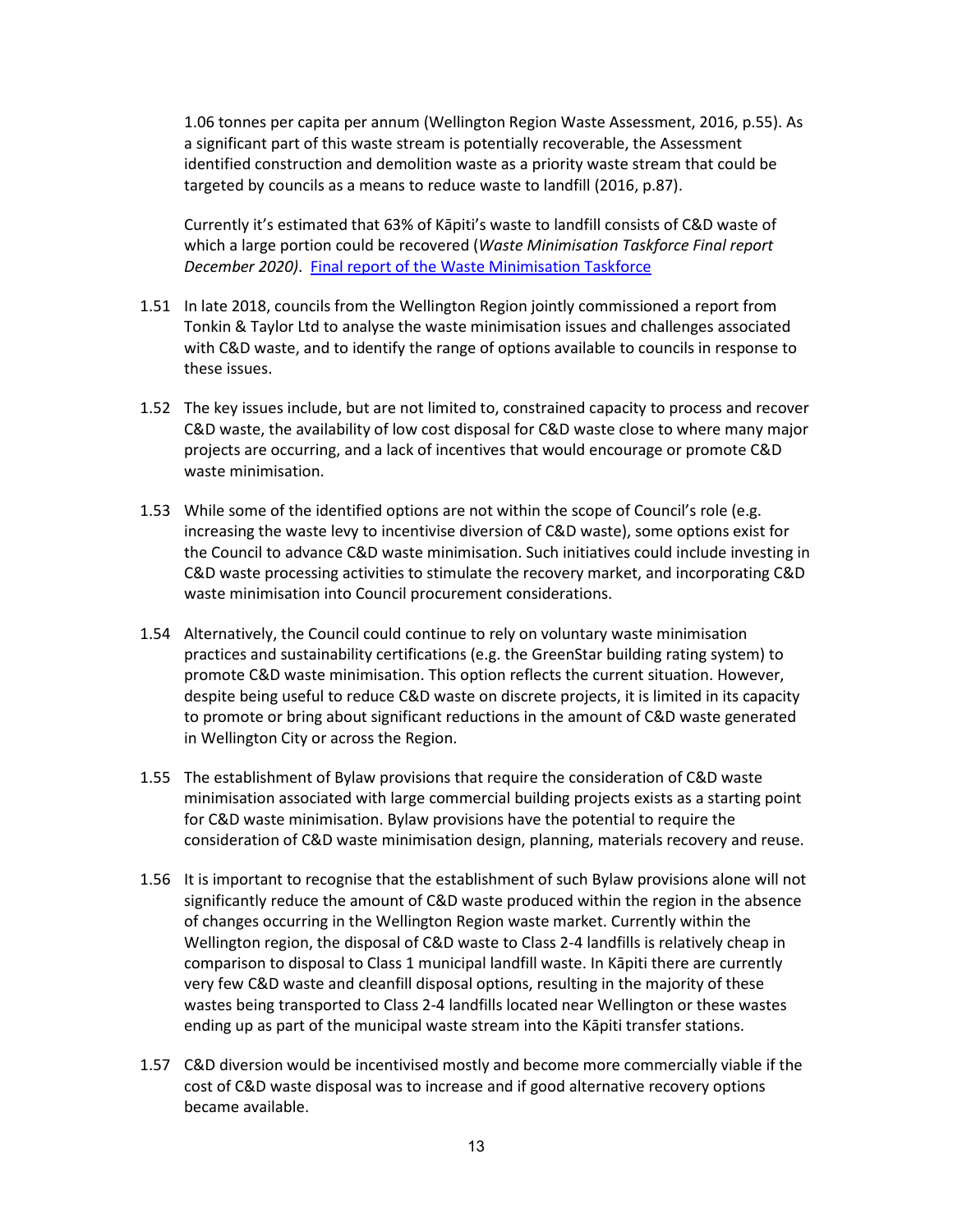1.58 The Ministry for the Environment recently consulted on a potential increase, and expansion of the scope, of the waste disposal levy. The waste disposal levy is a \$10 levy that is currently charged to each tonne disposed of in a landfill. This charge is generally passed on to the disposer as part of disposal charges. It's the Minister's clear intention to increase the levy per tonne within the next year and this increase has the potential to increase the price of a C&D waste disposal in the region.

This increase in disposal cost would act as an incentive for industry to divert and recycle C&D waste. If this was to happen, the existence of Council required C&D waste minimisation plans would become a valuable tool for identifying the potentially divertible and recyclable waste material streams. Such plans would also contribute to the success of any C&D diversion facilities established within the region.

- 1.59 Bylaw provisions that require C&D waste management and minimisation planning on large C&D projects consequently could hold a key role in promoting C&D waste minimisation in the Wellington region.
- 1.60 The Bylaw provision allows Council to set a control requiring C&D waste management and minimsation planning. It is not Council's intention to set this control at this moment in time, as it is acknowledged that in Kāpiti work needs to be done first to establish increased and improved recovery and recycling alternatives for the local building industry. As part of that work Council will also consider what the most appropriate value would be of a building project on the coast to trigger the requirement of providing a C&D waste management and minimisation plan.

#### **EVENT WASTE MANAGEMENT AND MINIMISATION**

- 1.61 Large public events, such as outdoor festivals, parades and concerts have the potential to generate a significant amount of waste. However, as the amount of waste being generated at events typically remains unreported, the total volume of event waste generated within the district and across the region remains unknown. Large amounts of waste produced can also result in litter issues in and around the event area and adjoining public areas.
- 1.62 In response to this issue, Kāpiti Coast District Council already included a waste during events provision in the 2010 Bylaw. In provision 10 of the existing Bylaw, it is stated that the organiser of an event that requires resource consent under our District Plan *may* be required to provide a waste management plan for the event. Since this provision was inlcuded in 2010, a few waste management plans have been put forward to Council for assessment, but in general they have not been required.

Instead, waste minimisation staff have been leading the way to make all Council events zero waste events, working with food vendors on compostable food packaging and setting up recycling stations with monitors. Waste minimisation staff have also worked with private organisors to establish the same for their events. Council has, for example, made the bin hoods for recycling stations available for event organisers free of charge, provided information and advice, and organised volunteers if needed. Also a new guide "Reducing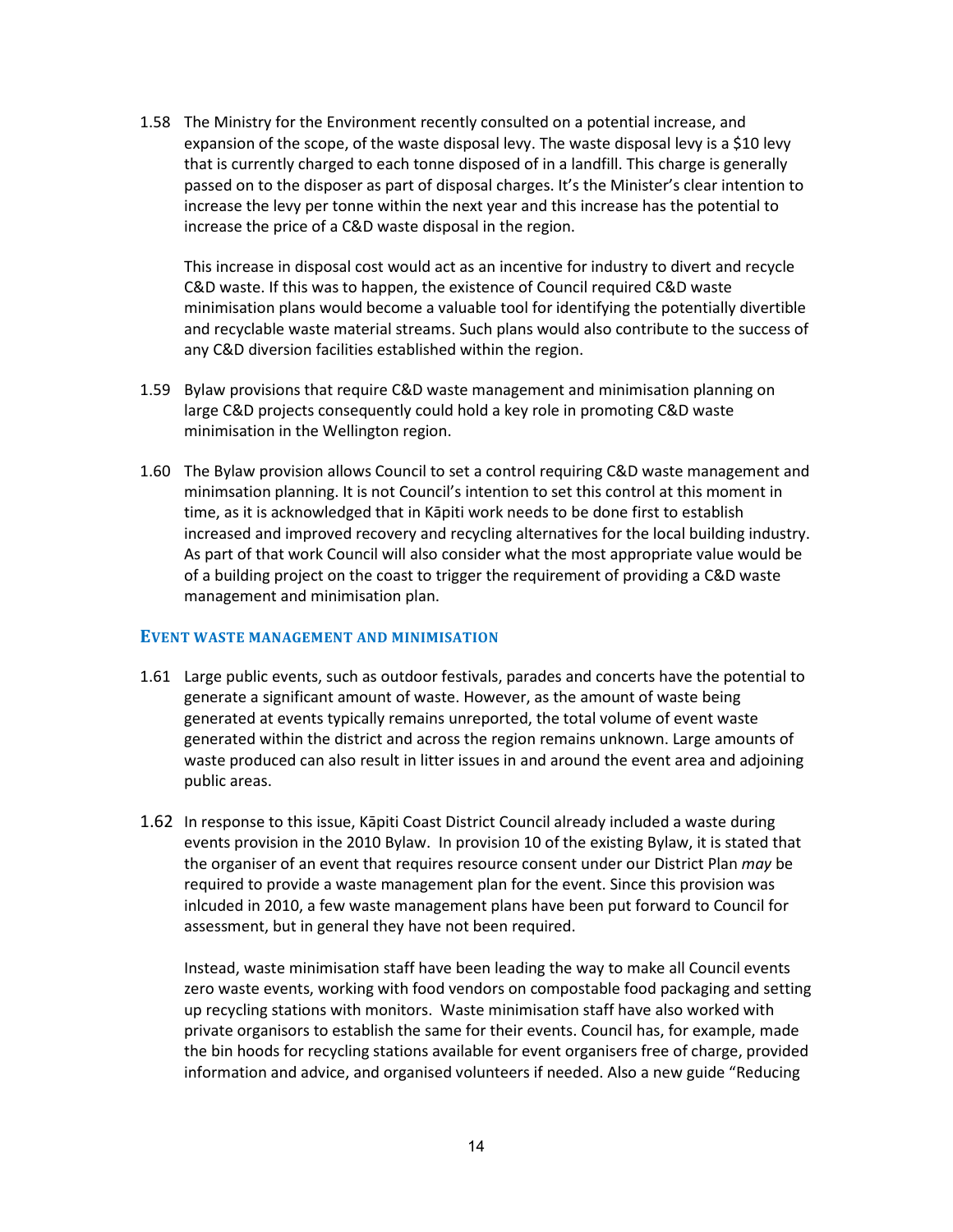waste at your event" has been developed by the regional officers group and workshops for organisors are being held.

- 1.63 If event organisers voluntarily choose to run waste free events, or promote recycling and organics diversion at events, it has the dual benefit of normalising and promoting waste minimisation behaviour change within the community, and reducing the amount of waste sent to landfill.
- 1.64 However, as event organisers may be able to save time and money by ignoring event waste reduction guidelines and techniques, and by sending all of their accumulated event waste to landfill, voluntary approaches to event waste minimisation are consequently limited in their capacity to reduce waste.
- 1.65 From a regional perspective, due to the limited effectiveness of non-regulatory event waste management approaches, a bylaw provision is considered the most appropriate means to address these event waste-related issues. The use of regionally consistent bylaw provisions would establish basic waste-related planning considerations for large events throughout the region and support the regional education approach. For the implementation of this provision in the proposed Bylaw, an event will be considered 'significant' if it has an expected attendance of 1,000 or more people across the duration of the event.
- 1.66 It is proposed to delay the commencement of this provision to 1 July 2021 to allow Council to work in partnership with the other Wellington councils to establish further appropriate guidance and resourcing to support event managers.

## **SETTING CONTROLS UNDER THE NEW BYLAW**

- 1.67 Under provision 7 of the Bylaw Council can make, amend or revoke controls for the safe and efficient operation of waste collection services from a public place. Controls that can be set by Council resolution are listed in provision 7.2. Before making, amending or revoking any controls, Council must comply with the rules for public consultation as set out in Subpart 1 of Part 6 of the Local Government Act 2002. Any resolution made by Council in relation to a control must be made publically available.
- 1.68 The controls that are proposed to be set by Council resolution following Bylaw adoption (which will happen at the same Council meeting) are attached to this proposal for enhanced transparency. In summary the proposed controls:
	- Set out what approved receptacles are for waste and recycling collections in the District;
	- Set out the permitted times and days for waste collection services;
	- Set out requirements for the separation of waste types in the approved receptacles;
	- Restrict the storage of waste in public places; and
	- Restrict the deposit of specific waste material including prohibited waste.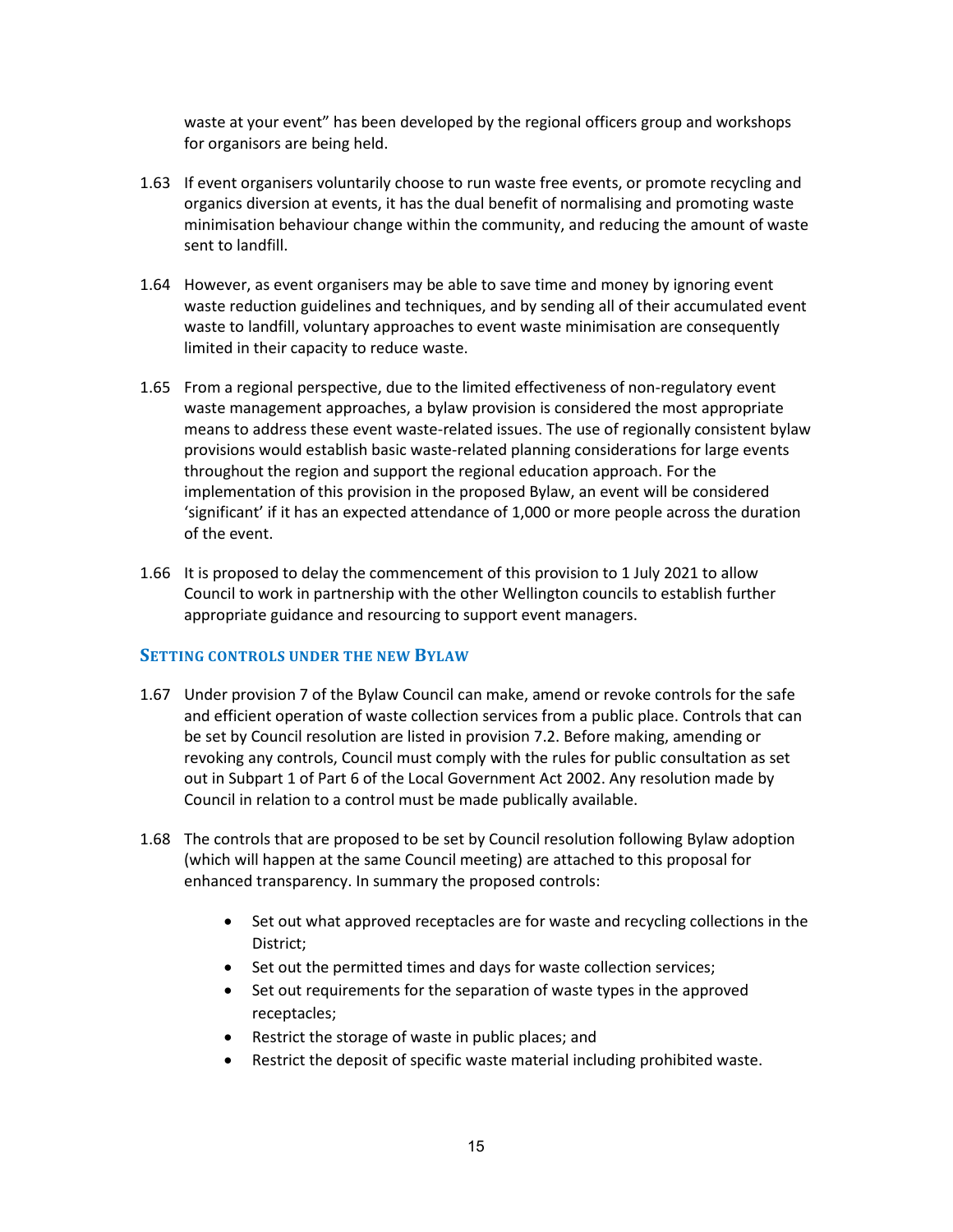The proposed Bylaw and associated controls will apply throughout the Kāpiti Coast District. Controls for C&D waste management plans will be set by Council resolution if and when improved recovery and recycling options are available.

# <span id="page-15-0"></span>**APPROPRIATENESS OF A BYLAW**

1.69 When making or reviewing bylaws, Council is required by the LGA 2002 to ensure the bylaw is necessary and is the most appropriate form of a bylaw.

#### **Most Appropriate Way to Address the Problems/Issues**

- 1.70 The discussion above outlines the range of waste management issues relevant to the Kāpiti Coast District and the Wellington Region and the options considered to address these issues.
- 1.71 In summary, while non-regulatory guidance (e.g. community education, guidelines and information provision) and appropriate operational practices can help address a range of waste management issues, bylaw regulation is necessary as a means to establish a range of baseline waste management and minimisation standards for waste service users and service providers.

Together, regulatory standards, non-regulatory actions and operational practice will support the delivery of effective and efficient waste management and minimisation within the Kāpiti District.

1.72 While some of the provisions in the Bylaw have the potential to be covered by common law remedies, such as public nuisance or negligence offences, it is preferable for the Council to retain provisions in the Bylaw for these matters.

## **Most Appropriate Form of Bylaw**

- 1.73 The proposed Bylaw effectively and efficiently addresses the identified issues by addressing a number of unwanted consequences resulting from the management and minimisation of waste. The proposed Bylaw also provides flexibility and allows for changing circumstances to be recognised by enabling Council to be able to take action on matters if required.
- 1.74 Controls (rules) to support the implementation of the proposed Bylaw can be made by Council resolution following Bylaw adoption. This separation allows the controls to be amended as appropriate rather than requiring a full review of the Bylaw. This gives Council the necessary flexibility to recognise that changes may be needed to procedures or other associated implementation matters over time.
- 1.75 The proposed Bylaw clearly states the Council's position by stating whether an activity is permitted or prohibited. The proposed Bylaw sets out what action needs to be taken to comply with it, for example, whether prior written permission of the Council is required. It also sets out some considerations that will be taken into account in granting consents.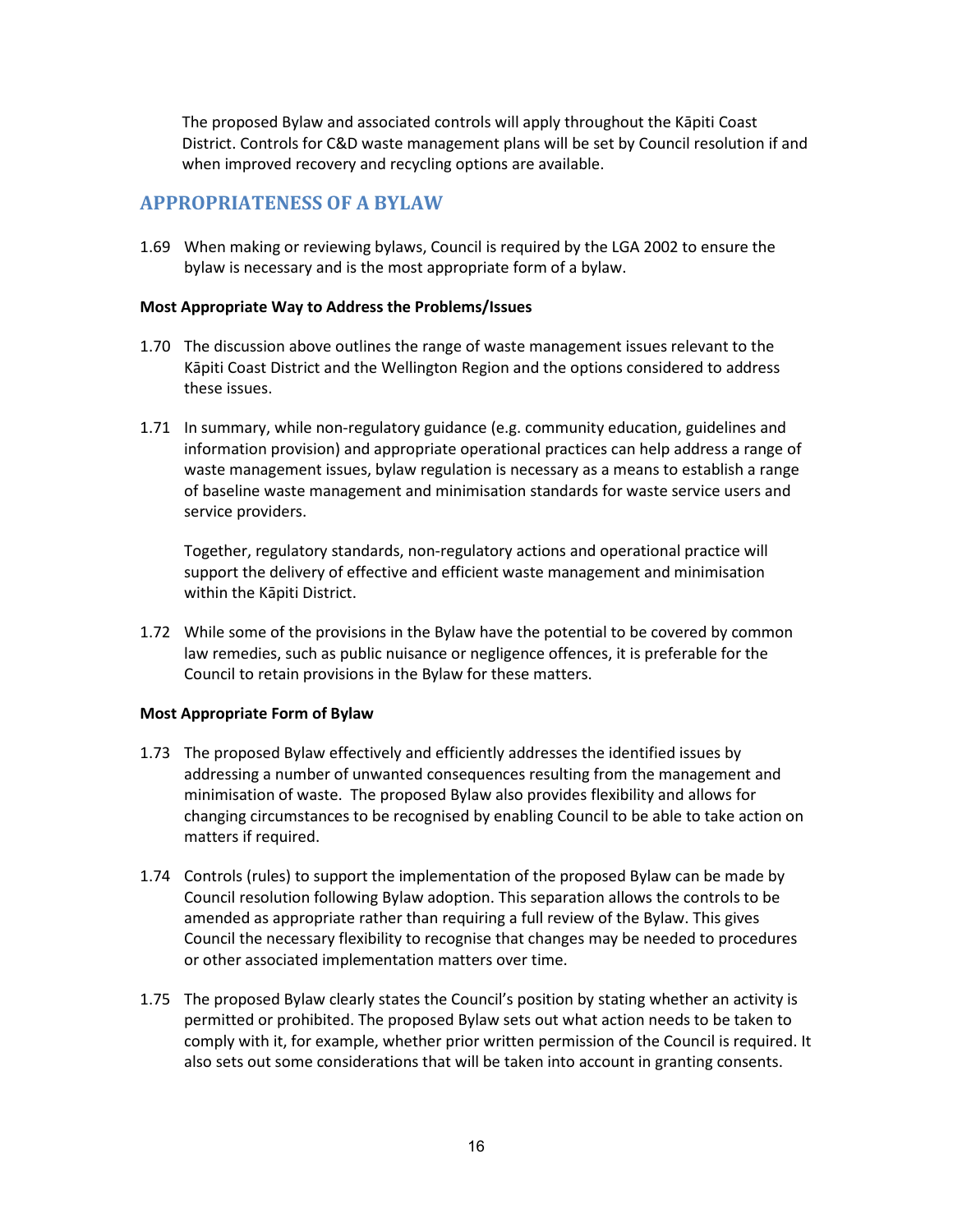- 1.76 The proposed Bylaw is consistent with the goals, aims and actions of the WMMP goals identified by the Council.
- 1.77 The review of Council's current Solid Waste Bylaw provisions has also considered whether the proposed Bylaw should remain part of the General Bylaw 2010 or be split into a standalone bylaw as has recently been done with other Council bylaws. Standalone bylaws are now common practice with other Councils, and are considered to provide advantages including:
	- Improved interpretation and understanding of bylaws with all relevant information located together within a single document, and
	- Allowing the Council to establish a more staggered and clear approach to reviewing its bylaws.
- 1.78 The proposal is that the Solid Waste Management and Minimisation Bylaw 2020 would be established as a standalone bylaw, in effect, replacing the existing bylaw provisions in Part 7 of Council's General Bylaw 2010. Part 7 of the existing General Waste Bylaw would be revoked.
- 1.79 For these reasons, Council considers that a Solid Waste Management and Minimisation Bylaw continues to be necessary and the most appropriate way to manage waste in the District.

# <span id="page-16-0"></span>**CONSIDERATION OF NZBORA**

- 1.80 Before making a bylaw, section 155 of the Local Government Act requires the Council to determine whether the bylaw gives rise to any implications under the New Zealand Bill of Rights Act 1990 (NZBORA). No bylaw may be made which is inconsistent with the NZBORA.
- 1.81 Section 5 of the NZBORA provides for justified limitations on rights, specifically that the rights and freedoms contained in the NZBORA may be subject only to such reasonable limits prescribed by law as can be demonstrably justified in a free and democratic society.
- 1.82 The only rights or freedoms under the NZBORA potentially engaged by the proposed Bylaw are likely to be the rights to freedom of movement and freedom of expression. Limitations on these rights must be no more than is reasonably necessary to achieve the purpose of the Bylaw. The proposed Bylaw limits these rights only to the extent that they create a danger to health and safety or a nuisance to others or the public generally, or create the potential for environmental harm. In addition, while the Bylaw will require waste collectors and operators to be licensed and comply with minimum standards, it does not limit public access to these services. The Bylaw only controls the methods used to carry out these services in order to meet waste management goals.
- 1.83 The proposed Bylaw does not raise any implications under and is not inconsistent with the NZBORA, because any limitations of the rights in question are justified in accordance with the NZBORA.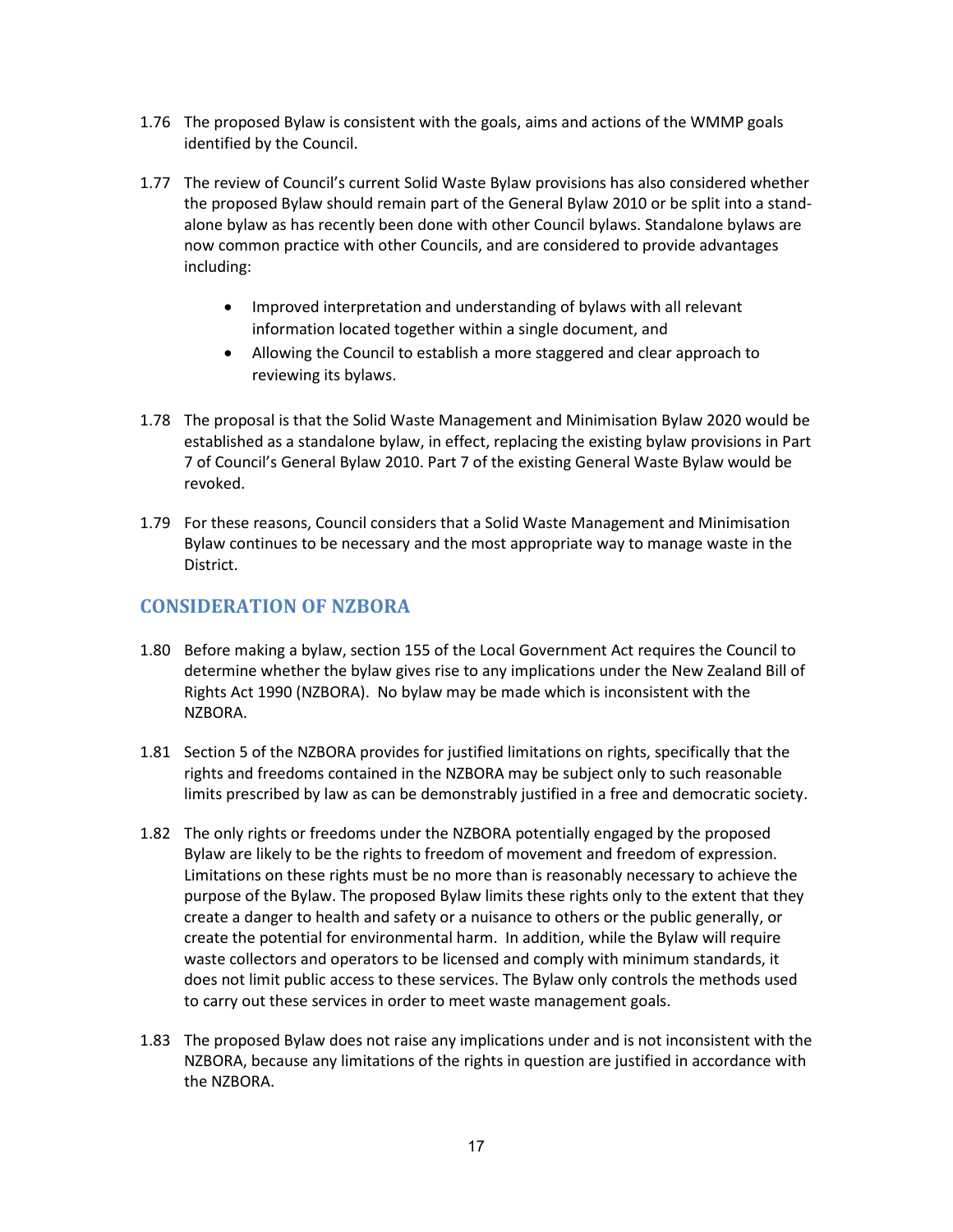# <span id="page-17-0"></span>**PROPOSED BYLAW SUMMARY**

The Bylaw must be consistent with the WMMP. The proposed Bylaw supports the key goals of the WMMP which include maximising opportunities to reduce the amount of waste sent to landfill, reduce the harmful and costly effects of waste, and improve efficiency of resource use.

| Waste management responsibilities         |                                                                 |
|-------------------------------------------|-----------------------------------------------------------------|
| Current bylaw:                            | <b>Proposed Bylaw:</b>                                          |
| Outlines some responsibilities but not in | Provides greater clarity and detail in terms of the general and |
| a comprehensive manner.                   | specific responsibilities of owners, managers and occupiers of  |
|                                           | premises, and of waste collectors and waste operators.          |

|  | <b>Summary of key changes proposed</b> |
|--|----------------------------------------|
|  |                                        |

| Licensing of waste collectors and operators              |                                                                                                                                                                                                                                                                                                                                                                                                                                                                                                    |  |
|----------------------------------------------------------|----------------------------------------------------------------------------------------------------------------------------------------------------------------------------------------------------------------------------------------------------------------------------------------------------------------------------------------------------------------------------------------------------------------------------------------------------------------------------------------------------|--|
| Current bylaw:                                           | <b>Proposed Bylaw:</b>                                                                                                                                                                                                                                                                                                                                                                                                                                                                             |  |
| There is a licensing requirement in the<br>current bylaw | Introduces additional considerations that Council may take<br>into account when considering a licence application and lists<br>additional terms and conditions Council may include in the<br>licence.                                                                                                                                                                                                                                                                                              |  |
|                                                          | The provision establishes a regional mandatory registration<br>(licensing) system for waste collectors and waste operators to<br>enable Councils to:<br>Effectively regulate private collection services to<br>ensure they are aligned with the WMMP and<br>Council's waste management objectives<br>Collect better data on waste streams, waste<br>management and service operations, and<br>Fulfil its responsibilities to promote effective and<br>efficient waste management and minimisation. |  |
|                                                          | As licensing in Kapiti is already in place, the new provisions<br>will be considered when licenses are reviewed where<br>appropriate and practical (taking into account that<br>establishing an appropriate regional system (and resourcing)<br>will take time and that this provision will come into effect in<br>the other districts/cities of the region on a later date.                                                                                                                       |  |

| <b>Waste Management for Multi-Unit Developments</b>                                                            |                                                                                                                                                                                                                                                                                                                                                                                                                                                                                                                                                                                                                                                                          |  |
|----------------------------------------------------------------------------------------------------------------|--------------------------------------------------------------------------------------------------------------------------------------------------------------------------------------------------------------------------------------------------------------------------------------------------------------------------------------------------------------------------------------------------------------------------------------------------------------------------------------------------------------------------------------------------------------------------------------------------------------------------------------------------------------------------|--|
| Current bylaw:<br>There are no requirements for dealing<br>with waste generated by multi-unit<br>developments. | <b>Proposed Bylaw:</b><br>Multi-unit developments (defined under the proposed Bylaw<br>as 10 or more residential units) such as apartments,<br>townhouses, retirement villages and gated communities have<br>the potential to be problematic in terms of waste<br>management and minimisation, particularly if inadequate<br>provision is made for waste storage and servicing within the<br>development. The proposed provision requires appropriate<br>planning and provision for waste management in all multi-<br>unit developments, and ensures that adequate provision is<br>made for waste management facilities and servicing in new<br>multi-unit developments. |  |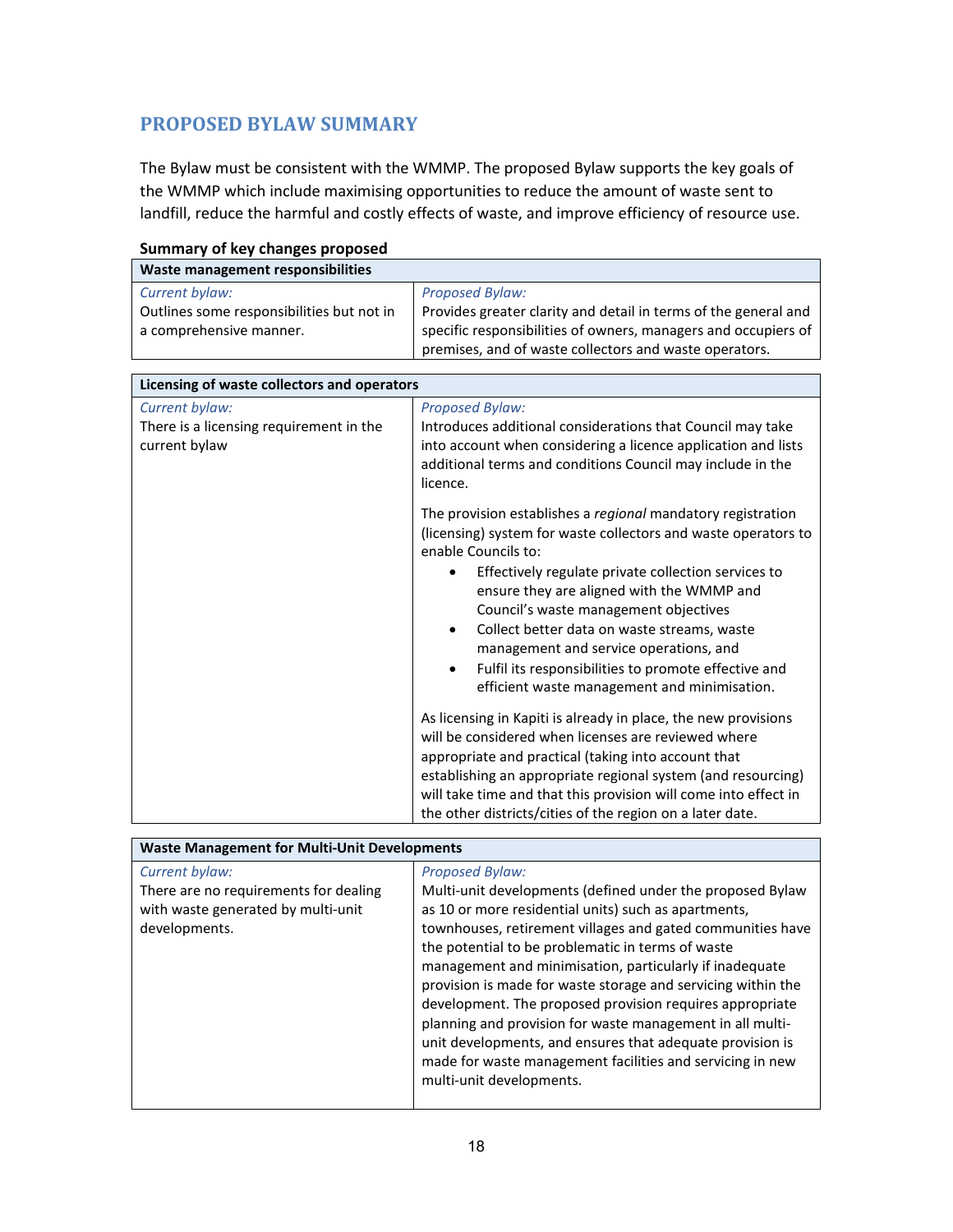| <b>Waste Management for Events</b>                                              |                                                                                                                                                                                                                                                                                                                            |
|---------------------------------------------------------------------------------|----------------------------------------------------------------------------------------------------------------------------------------------------------------------------------------------------------------------------------------------------------------------------------------------------------------------------|
| Current bylaw:                                                                  | <b>Proposed Bylaw:</b>                                                                                                                                                                                                                                                                                                     |
| There is a provision in the current bylaw<br>for waste management for events. A | The provision requires the preparation of a waste<br>management plan (for approval by Council) for public events                                                                                                                                                                                                           |
| waste management plan may be required<br>by Council.                            | of a significant scale (an expected attendance of 1,000 or<br>more people over its duration) that will generate waste<br>(exceptions apply). The intent is to encourage better planning<br>and management of waste and to ensure adequate provision<br>is made for waste management facilities and services for<br>events. |
|                                                                                 | It is proposed to delay the commencement of this provision<br>by 6 months to 1 July 2021 to allow Council to work in<br>partnership with the other Wellington councils to establish<br>further appropriate guidance to support event managers, and<br>the collection and analysis of the waste data provided.              |

| Management of Construction and Demolition (C&D) Waste                                              |                                                                                                                                                                                                                                                                                                                                                                                                                                                                                                                                                                                                                                                                                       |  |
|----------------------------------------------------------------------------------------------------|---------------------------------------------------------------------------------------------------------------------------------------------------------------------------------------------------------------------------------------------------------------------------------------------------------------------------------------------------------------------------------------------------------------------------------------------------------------------------------------------------------------------------------------------------------------------------------------------------------------------------------------------------------------------------------------|--|
| Current bylaw:<br>There are no requirements for dealing<br>with waste generated by C&D activities. | <b>Proposed Bylaw:</b><br>Waste generated from construction and demolition activities<br>can be a significant issue. The provisions provide the ability<br>for Council to make a control to require the preparation of a<br>waste management plan (for approval by Council) for<br>building work over a certain specified dollar value (as set by<br>Council). Providing the ability for Council to set a control to<br>require the preparation of a waste management plan aims to<br>reduce waste by encouraging the consideration of waste<br>issues early in the building/ construction process. It also<br>supports the WMMP objectives for construction and<br>demolition waste. |  |
|                                                                                                    | It will help improve local and regional data on the<br>management of construction and demolition waste,<br>encourage reuse and recycling, and help ensure residual<br>materials are taken to an appropriate disposal or recovery<br>facility. Better data will also support increased understanding<br>of construction and demolition waste issues and will inform<br>and support the development of appropriate tools to help<br>manage these issues.                                                                                                                                                                                                                                |  |
|                                                                                                    | The supporting control setting the estimated value over<br>which it will be required to submit a C&D waste management<br>plan will be developed in conjunction with developing<br>improved options for recovery and recycling in the District<br>before any control is set by public Council resolution.                                                                                                                                                                                                                                                                                                                                                                              |  |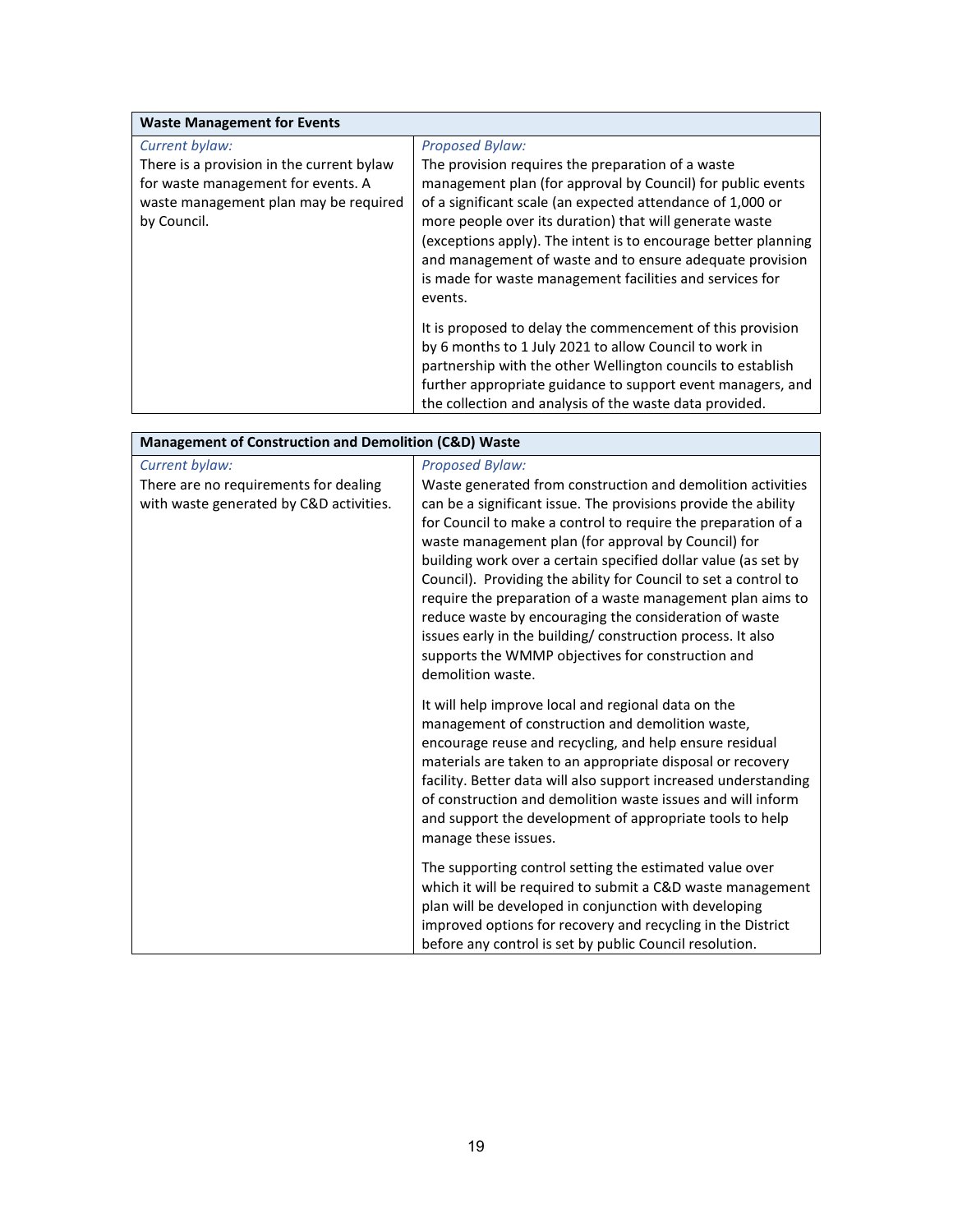The proposed Bylaw is attached to this proposal. The following provides a summary outline of the key sections of the proposed Bylaw.

# **Outline of proposed Bylaw provisions**

| <b>Clause</b>  | <b>Description</b>                     | <b>Purpose / Reasons</b>                                                                                                                                                                                                                                                                                                                                                                                                                                                                                                                                                        |
|----------------|----------------------------------------|---------------------------------------------------------------------------------------------------------------------------------------------------------------------------------------------------------------------------------------------------------------------------------------------------------------------------------------------------------------------------------------------------------------------------------------------------------------------------------------------------------------------------------------------------------------------------------|
|                | <b>PART A: INTRODUCTION</b>            |                                                                                                                                                                                                                                                                                                                                                                                                                                                                                                                                                                                 |
| $\mathbf{1}$   | <b>Title and Application</b>           | Specifies the title of the Bylaw and the district to which it applies.                                                                                                                                                                                                                                                                                                                                                                                                                                                                                                          |
| $\overline{2}$ | Commencement                           | Specifies the date the Bylaw is adopted by Council and comes into<br>effect. Also lists some exceptions to allow for the delayed start of<br>some Bylaw provisions (e.g. event waste management plans) to give<br>Council time to put in place appropriate implementation, mechanisms<br>and systems.                                                                                                                                                                                                                                                                           |
| 3              | Revocation                             | Confirms the existing Bylaw that the proposed Bylaw will replace.                                                                                                                                                                                                                                                                                                                                                                                                                                                                                                               |
| 4              | <b>Purpose</b>                         | Explains why the Bylaw has been adopted, the context for the Bylaw,<br>its intention and the key outcomes it seeks to achieve. Also identifies<br>the relevant legislation the Bylaw is made under.                                                                                                                                                                                                                                                                                                                                                                             |
| 5              | <b>Compliance with</b><br><b>Bylaw</b> | Provides clarity and specifies that no person can act in a way that is<br>not in accordance with the Bylaw, and that compliance with the Bylaw<br>doesn't remove the need to comply with any other applicable<br>legislation, regulation, Council bylaws or rules of law.                                                                                                                                                                                                                                                                                                       |
| 6              | Interpretation                         | Supports the interpretation and implementation of the Bylaw. Defines<br>key terms used in the Bylaw. Where possible, defined terms from<br>existing relevant legislation, Council plans or national strategies and<br>guidelines have been used.                                                                                                                                                                                                                                                                                                                                |
| 7              | <b>Controls</b>                        | Enables the Council to make/amend/revoke specific controls to<br>support the implementation of the Bylaw. Controls can be used to<br>prohibit, restrict or control any matter related to waste deposit,<br>collection, transportation, storage or disposal from any property or<br>premises. Controls must be made by a resolution of Council that is<br>made publicly available. The clause provides assurance to any person<br>as to the process that will be undertaken to make controls. Confirms<br>that Council is complying with its significance and engagement policy. |
|                |                                        | PART B: DEPOSIT, COLLECTION, TRANSPORTATION, STORAGE, PROCESSING AND                                                                                                                                                                                                                                                                                                                                                                                                                                                                                                            |
|                | <b>DISPOSAL OF WASTE</b>               |                                                                                                                                                                                                                                                                                                                                                                                                                                                                                                                                                                                 |
| 8              | General<br>responsibilities            | Outlines the general responsibilities of all people and agencies for<br>solid waste management and minimisation under the Bylaw. Includes<br>households, occupiers, and the owners and managers of any<br>premises. Provides clarity as to what the expectations are in terms of<br>waste disposal, storage, transportation and collection and who is<br>responsible for what.                                                                                                                                                                                                  |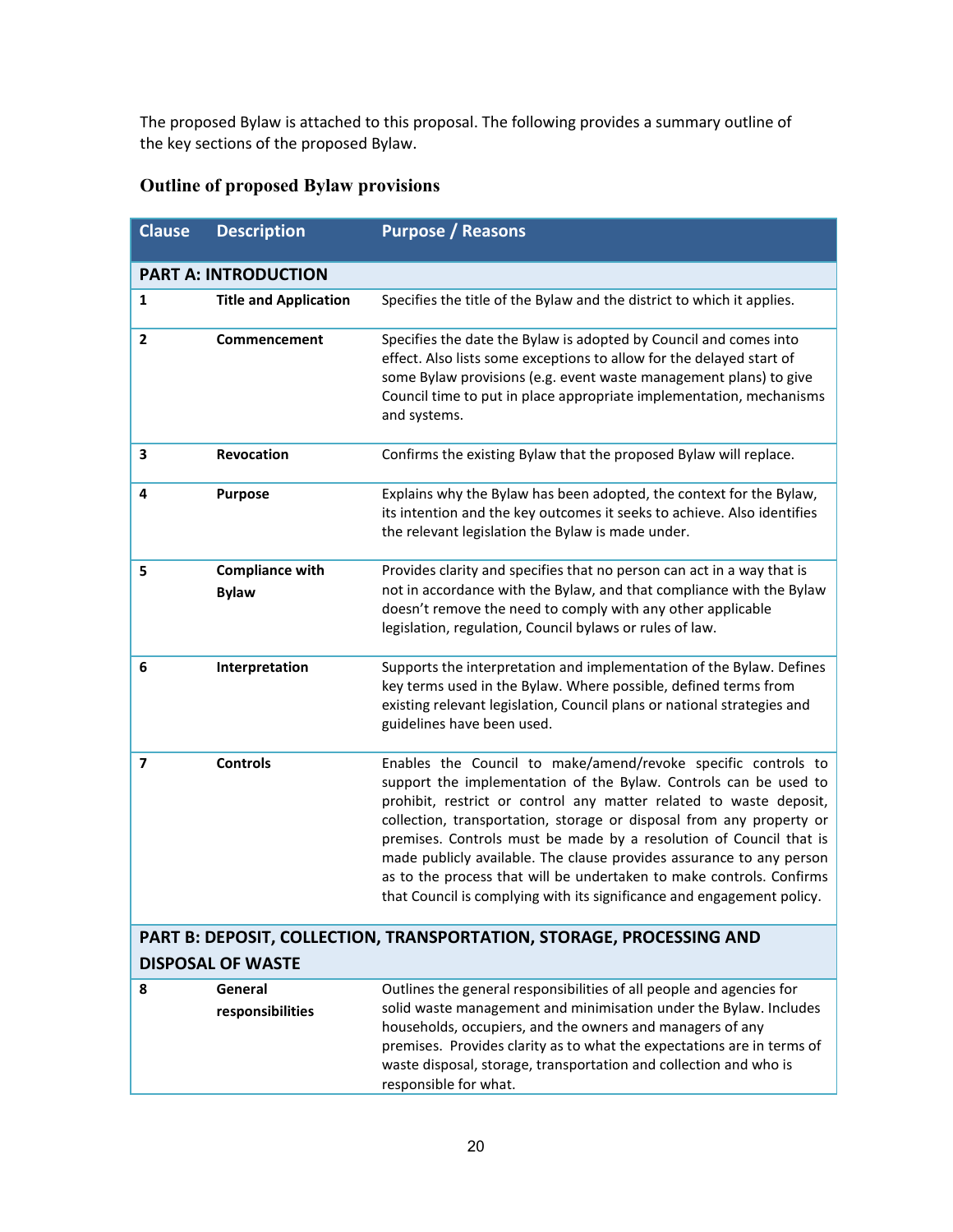| <b>Clause</b> | <b>Description</b>                                                                 | <b>Purpose / Reasons</b>                                                                                                                                                                                                                                                                                                                                                                                                                                                                                                                                                                                                                                                                                                                                         |
|---------------|------------------------------------------------------------------------------------|------------------------------------------------------------------------------------------------------------------------------------------------------------------------------------------------------------------------------------------------------------------------------------------------------------------------------------------------------------------------------------------------------------------------------------------------------------------------------------------------------------------------------------------------------------------------------------------------------------------------------------------------------------------------------------------------------------------------------------------------------------------|
| 9             | <b>Waste collections</b><br>from a public place                                    | Sets out basic requirements for waste collections from any public<br>place. Explains what waste is acceptable for collection and what types<br>of waste must not be placed in a public place for collection. Also<br>enables Council to ensure waste collection receptacles provided for<br>waste collections (approved containers,<br>bins,<br>bags etc)<br>are<br>appropriate, fit for purpose, and are<br>labelled clearly<br>and<br>appropriately.                                                                                                                                                                                                                                                                                                           |
| 10            | <b>Approved Collection</b><br><b>Points</b>                                        | Provided for clarity and ensures Council can set controls in relation to<br>approved collection points for the collection of waste (for example, in<br>rural areas or any areas not served by kerbside services).                                                                                                                                                                                                                                                                                                                                                                                                                                                                                                                                                |
| 11            | <b>Licensing of Waste</b><br><b>Collectors and Waste</b><br><b>Operators</b>       | Requires waste collectors and waste operators to obtain an approval<br>(licence) from Council. Provides the ability for Council to take action if<br>a licensed waste collector or operator is not fulfilling their<br>requirements under the Bylaw.                                                                                                                                                                                                                                                                                                                                                                                                                                                                                                             |
| 12            | Multi-Unit<br><b>Developments</b>                                                  | Provides the ability for Council to make a control to require the<br>preparation of a waste management plan (for approval by Council) for<br>new multi-unit developments, and for existing developments where<br>there are issues in terms of inadequate provision for waste storage<br>and disposal. Enables councils to set controls, if required, in relation<br>to the deposit, collection, transportation or storage of waste from<br>multi-unit developments. Supports the achievement of the goals and<br>actions set out in the WMMP and clarifies waste management roles<br>and responsibilities during planning, construction and occupation of<br>multi-unit developments.                                                                            |
| 13            | <b>Events</b>                                                                      | Requires the preparation of a waste management plan (for approval<br>by Council) for public events of a significant scale (an expected<br>attendance of 1,000 or more people over its duration) that will<br>generate waste (exceptions apply). The intent is to encourage better<br>planning and management of waste and to ensure adequate provision<br>is made for waste management facilities and services for events. The<br>proposed 6 months delay in the commencement of these provisions<br>under the Bylaw (refer clause 2) allows Council to work in partnership<br>with the other Wellington councils to establish appropriate guidance<br>and resourcing to support waste plan development and the collection<br>and analysis of the data provided. |
| 14            | <b>Construction Site and</b><br><b>Demolition Waste</b><br><b>Management Plans</b> | Provides the ability for Council to make a control to require the<br>preparation of a waste management plan (for approval by Council) for<br>building work over a certain specified dollar value (as set by Council).<br>The focus is on builds that generate significant amounts of waste.                                                                                                                                                                                                                                                                                                                                                                                                                                                                      |
| 15            | Inorganic waste                                                                    | This clause can be used by Council (if and as may be needed) to<br>ensure that any potential inorganic collection service can be regulated<br>and managed appropriately and issues like scavenging can be<br>prevented.                                                                                                                                                                                                                                                                                                                                                                                                                                                                                                                                          |
| 16            | <b>Nuisance and litter</b>                                                         | Supports the Council to take action on issues such as responsibility for<br>material accumulations, use of approved<br>diverted<br>waste or<br>receptacles, the burying of waste, waste disposal or scavenging, to                                                                                                                                                                                                                                                                                                                                                                                                                                                                                                                                               |